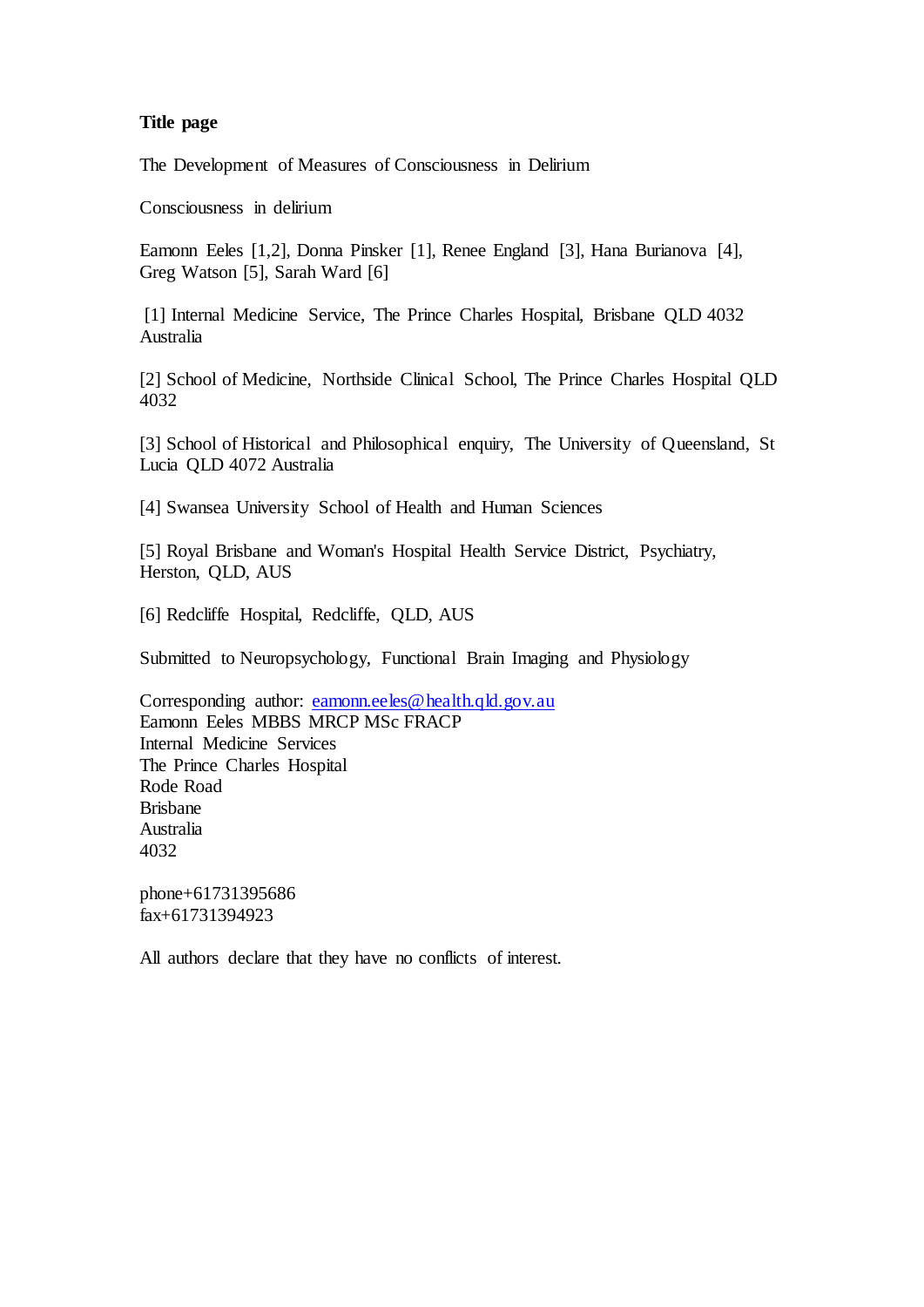## **Abstract**

### Background

Delirium is a common disorder in hospitalized older adults and has been defined as a disturbance of consciousness. Unfortunately, there is no testable measure of consciousness as pertains to its 'clouding' in delirium and rates of recognition of delirium suffer. A greater understanding of consciousness, and its disruption in delirium, may help us to develop clinical tools to aid diagnosis.

## **Methods**

Our group have set out on this quest to help generate measurable facets of consciousness whose disturbance could signal delirium and pave the way for better diagnostics. Based upon existing literature in the field of consciousness we have explored pre-reflective state, experiential awareness and reflective versus the task positive state.

# **Results**

From these states of consciousness, we have derived a set of potential questions that could be used to interrogate consciousness integrity.

## **Conclusions**

Candidate questions can be used to measure state of consciousness that may have utility in the diagnosis of delirium

Key words: delirium, attention, consciousness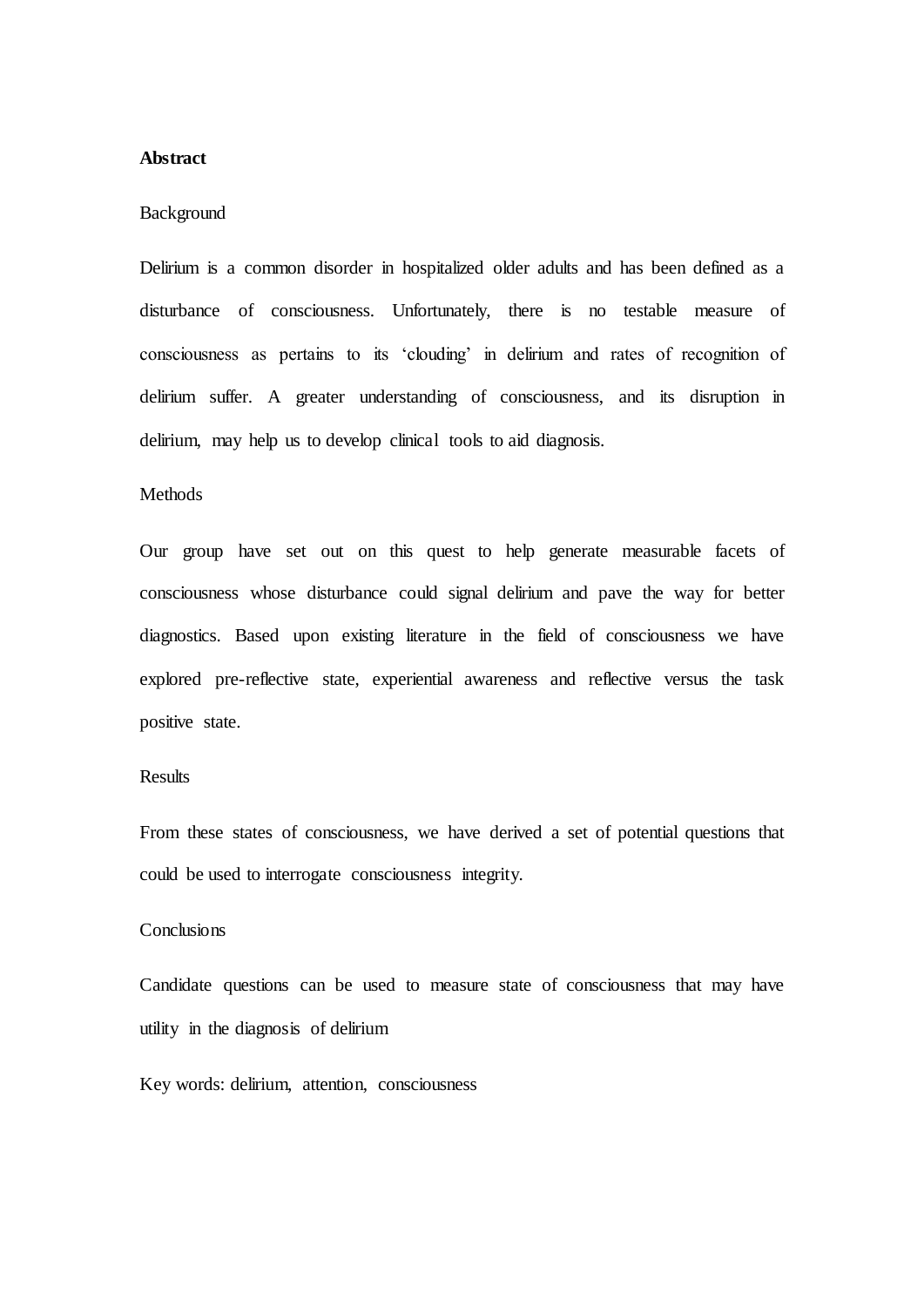### **Introduction**

Delirium is a common disorder in hospitalized older adults and has been defined as a disturbance of consciousness.<sup>1</sup> Just how consciousness is impacted in delirium remains uncertain, however, as is reflected in the diverse iterations of diagnostic criteria over recent decades. Unfortunately, there is no testable measure of consciousness as pertains to its 'clouding' in delirium. This would matter less if clinicians were adept at detecting delirium, which, by and large, they are not. In fact, up to 60% of delirium cases are missed.<sup>2</sup> A greater understanding of consciousness, and its disruption in delirium, may help us gain a more robust conceptual foothold into this disorder.<sup>3</sup> Our group have set out on this quest to help generate measurable facets of consciousness whose disturbance could signal delirium and pave the way for better diagnostics.

The conventional pathway to arriving at a clinical diagnosis of delirium currently relies on more tangible facets of the disorder. In particular, the so-called sentinel gate of delirium, attention and its disturbance is central to the clinical diagnosis. An impaired ability to focus, sustain, or shift attention has spawned the use of bedside cognitive tests, incorporating measures, such as the ability to recite months of the year backwards.<sup>4</sup> While this approach is feasible in practical terms, there are problems with being overly reliant on attention in the diagnosis of delirium. For instance, there are some candidate neurological territories responsible for attention, such as sensory cortices, during bimodal selective attention.<sup>5</sup> However, widespread cortical and cerebellar connectivity required during tasks of attention make it difficult to easily reduce to a single neurobiological substrate even when a specific mode of attention is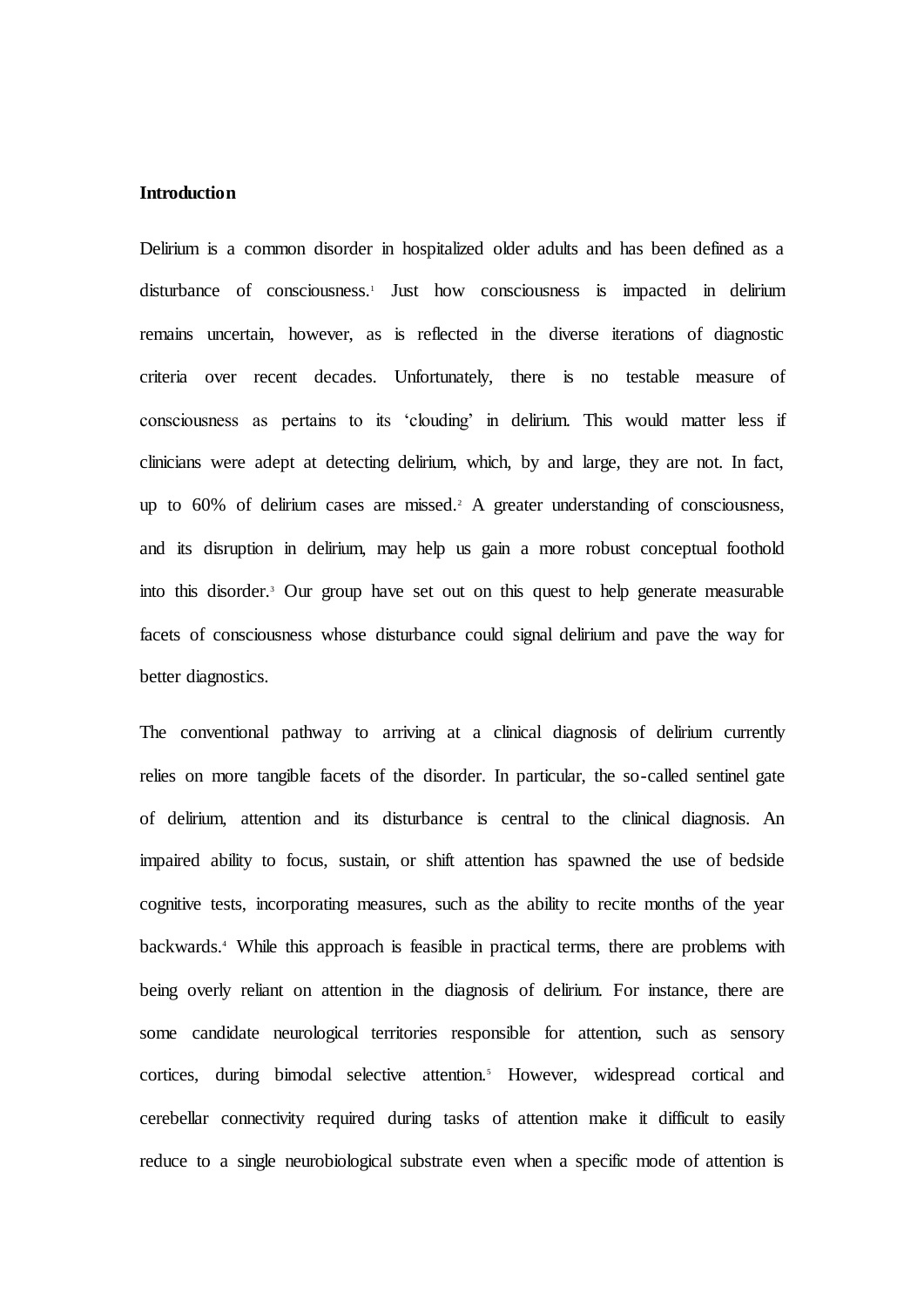being targeted.<sup>6</sup> Attention can also be difficult to measure in a standardised manner across a range of intellectual and educational , and in the setting of cognitive impairment.<sup>7</sup> Additionally, there is a mounting argument that the inattention may be somewhat superfluous,<sup>8,9</sup> insufficiently precise or sufficient, in and of itself, to make a diagnosis of delirium. <sup>10</sup> More fundamentally, it would seem that while inattention is an important part of the syndrome of delirium it may not be central to the biological mechanisms.<sup>11</sup> Ultimately, whilst attention and consciousness are coupled,12,13,14 they remain distinct entities.<sup>15</sup> Thus, we need to more fully explore how consciousness might pertain to delirium.8,11 This is where we stumble across our first obstacle as the absence of clinical tools renders this problem academic.<sup>16,17</sup> In order to shine a light on the 'hard problem' of consciousness<sup>18</sup> we have brought together some accepted concepts in this field of study and considered relevance to delirium. In so doing we hope to expand on ways in which we might be better able to diagnose this otherwise seemingly elusive and yet tragic condition. What follows is an attempt to explore the entity of consciousness and present some of these candidate questions that may test its integrity.

\* One of the most commonly and intensively researched screening tools has one of its four question relating to altered level of consciousness.<sup>19</sup>

### **Materials and Methods**

We first set out the states of consciousness as described between the schools of neurology, neuropsychology, psychiatry and philosophy.

### **Phenomenal me-ness or the pre-reflective state**

There is bountiful evidence to suggest that consciousness comprises a number of different states that exist as experientially distinct but interchangeable phenomena.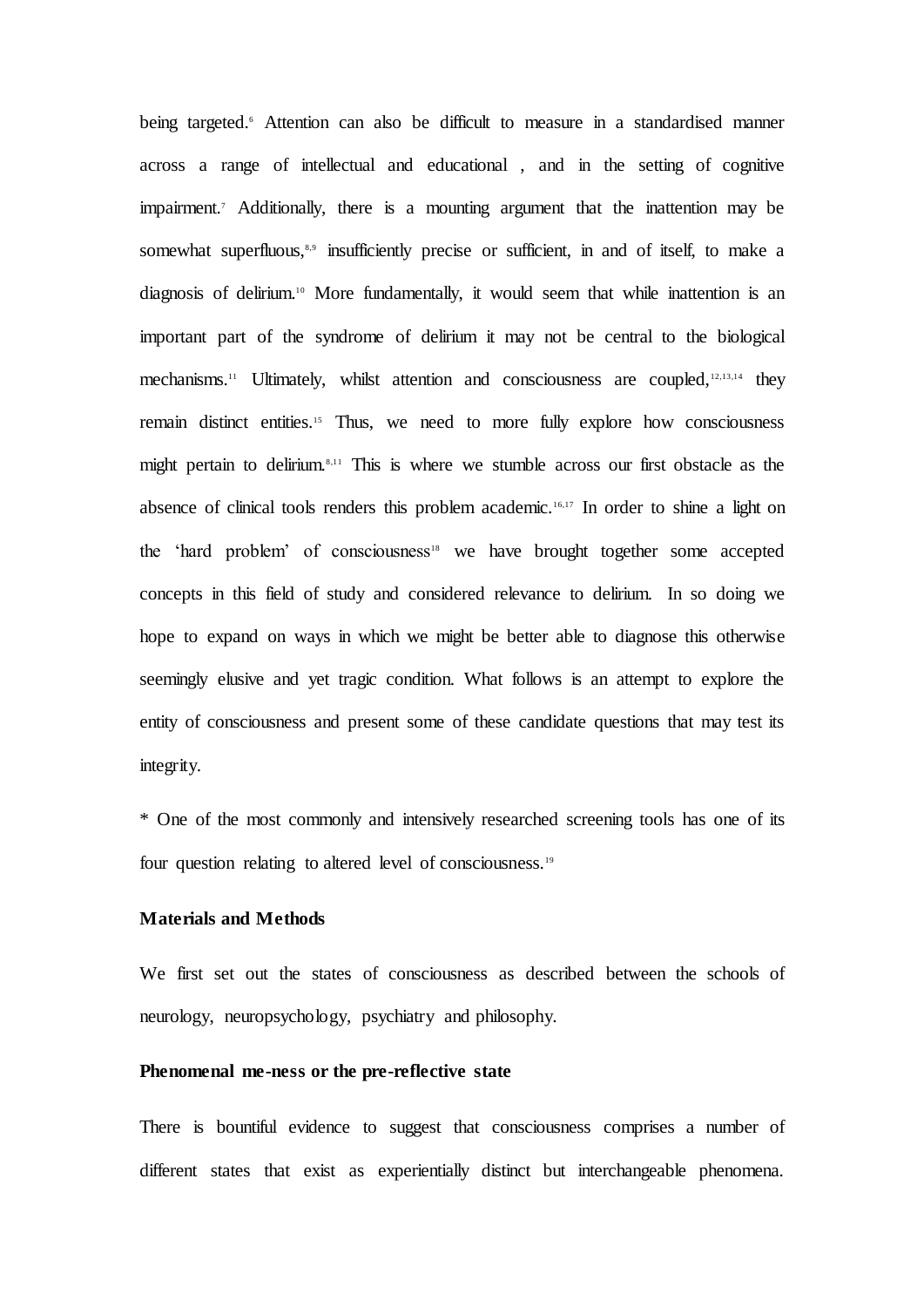Perhaps the most rudimentary of these is the pre-reflective state. Pre-reflective consciousness is a state of awareness prior to contemplation.<sup>20</sup> Together, an implicit and first order sense of ownership and agency form part of the embodied subject of experience<sup>21,22</sup> upon which other levels of selfhood are constructed.<sup>20</sup> Pre-reflective thought is perceived by the conscious subject as part of the mind, i.e. it is recognised as a part of conscious experience that is always there, though we do not normally attend to it.<sup>23</sup> In evolutionary and adaptive terms, the pre-reflective state allows us to 'take in' before we 'take stock'.<sup>24</sup> Some authors debated whether pre-reflective state incorporates a first person dimension<sup>25</sup> and posit that it may be divested in a feeling of self.<sup>26</sup> For the purposes of inclusivity, however, we shall assume for the purposes of our argument that first person mineness is part of pre-reflective consciousness. Neurophysiologically, the pre-reflective self is characterised by activation of distinct regions that receive visceral and somatic afferents, such as the insula, somatosensory cortex 27,28 and subcortical-cortical midline structures.<sup>29</sup>

Related to pre-reflective consciousness is the concept of minimal self, or the most fundamental level of the self.<sup>20</sup> In the field of psychiatry the minimal self relates to an individual as aware of being the 'immediate subject of experience'.<sup>30</sup> Interference in this sensed experience is linked with psychopathologies.<sup>31</sup> For instance, the minimal self of pre-reflective consciousness is perceived to be weakened in schizophrenia and psychosis .32,33,34 Symptoms of this aberrancy include delusions such as thought interference whereupon thoughts or ideas manifest seemingly outside of the self 35,36 The ipseity-disturbance model proposes that heightened awareness of some of the prereflective properties become interposed with a fading of the perception of self. 33,34 What results is a difficulty in demarcating self from non-self,  $37$  which is reflected in first -hand accounts including such features as 'alienation from surroundings'.<sup>38</sup> Such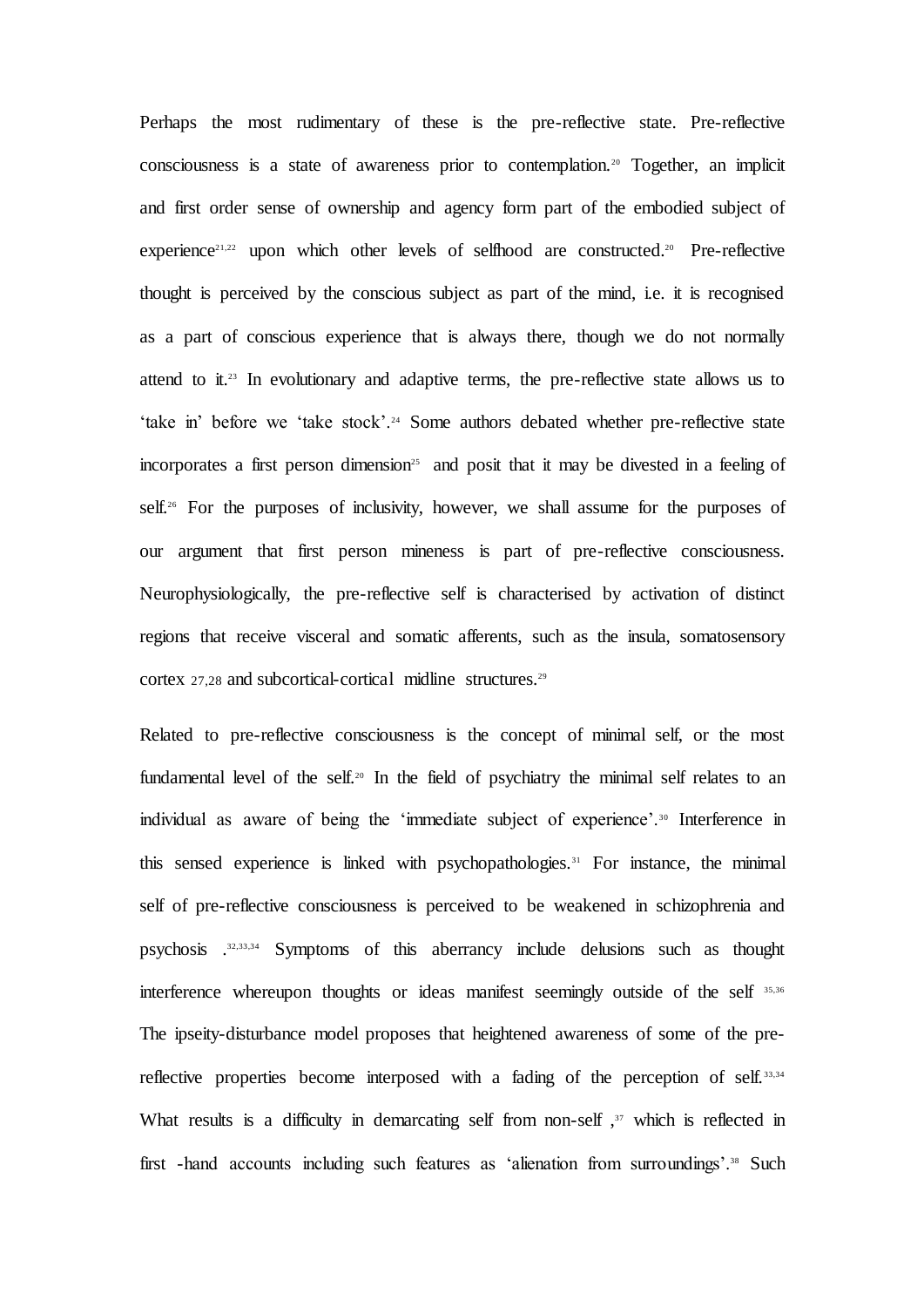delusions have been attributed to aberrant cerebro-cerebellar and prefrontal cortical dynamic network connectivity 39,40 including reduced activity in the cognitive evaluation network.<sup>41</sup>

Correspondingly, there is an argument that both schizophrenia <sup>42</sup> and delirium are disorders of consciousness 43,44 as they share many clinical features that potentially impinge on the notion of minimal self.\*\* Rates of delusions (80%) and perceptual disturbance of are observed in delirium and certainly chime with what is observed in schizophrenia.<sup>45</sup> If such first rank symptoms derive from disruption in pre-reflective consciousness and disturbance in the coherence of minimal self, then this is likely also to be impacted in delirium. Clinical tools in schizophrenia have exploited impairments in the minimal self, such as the Examination of Anomalous Self-Experience (EASE) checklist<sup>46</sup> which has in two of its five domains comprising traits of demarcation and self-awareness. Therefore, it is reasonable to derive clinical tools which may test these pre-reflective components of consciousness in delirium.

\*\*Among other theories such as neurodevelopmental, salience and glutamate theory.<sup>47</sup>

### **Consciousness-experiential awareness**

It is the nature of the sensed experience that represents an emergent feature of complex system features of consciousness (the phenomenon cannot be predicted by the sum of the parts) .48,49,50 Or, to borrow from the experientalist philosopher David Hume, it has been asserted that all knowledge of the physical world is acquired through the senses.<sup>51</sup> Again, there is debate concerning the ability to operationalize of consciousness with respect to the senses.<sup>52</sup> Nevertheless, there remains ample grounds to continue to examine the relationship between sensory modalities and consciousness. It is not only knowledge that may be gained but also feelings that are informed. For instance, the sound of waves in the ocean may be calming, seeing an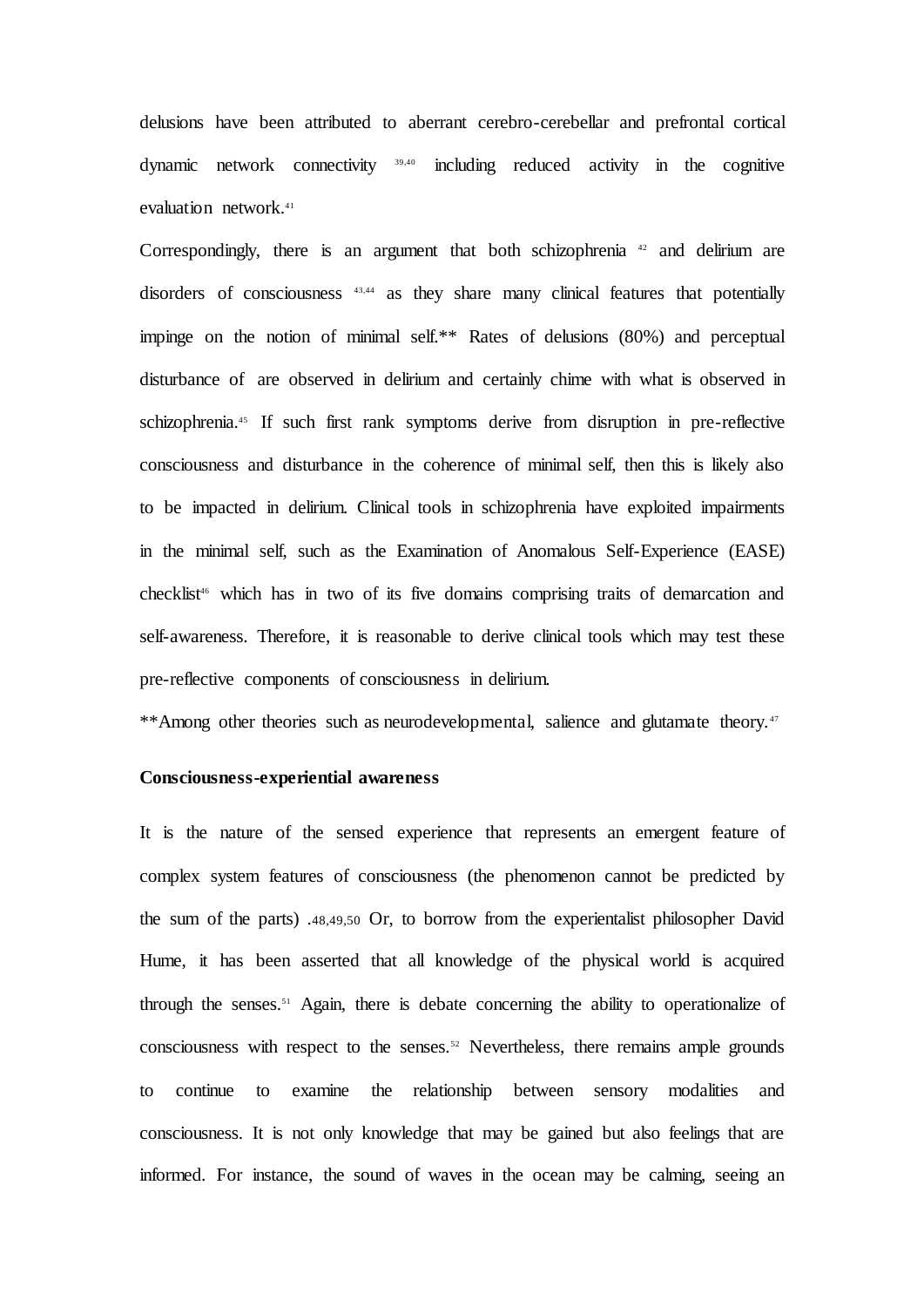old friend may be uplifting, and the touch of a spider may cause panic.<sup>53</sup> At its most rudimentary, awareness of the environment through multisensory processing is an integral part of consciousness.54,55 The sensed experience may go beyond modulation of the qualia of a moment but interfere with the very state of consciousness.<sup>56,57</sup> The neurophysiological correlates of multisensory sensory processing include but are not confined to superior parietal, temporo-parietal, and ventral premotor areas.<sup>58</sup> When it comes to the experience of delirium it would seem to be a distinctly and universally unpleasant one, driven largely through corruption of the senses through perceptual distortion.<sup>59</sup> So, it makes sense that a measure of awareness of the surrounding as part of the construct of consciousness should be grounded in an evaluation of perception and the senses. In addition to an experience being grounded in a medium, of taste or touch for instance, it is encountered within the dimension of time, or at least time perception  $[60]$ <sup>60</sup>.<sup>60</sup> One such theory is the internal clock model based upon the number of impulses accumulated during and epoch of focussed attention.61,62 This perception can be distorted by illness, such as schizophrenia, ADHD and Parkinson's disease. <sup>63</sup>

## **Consciousness - the reflective versus the task state**

Hughlings Jackson in his treatise on the dissolution of the mind alluded to and perhaps founded an understanding of consciousness based upon hierarchies of mental processes.<sup>64</sup> At the risk of injustice to this seminal work we can consider that as consciousness lifts itself out from a pre-reflective (and passive sensory state) it enters a higher cognitive moiety. This cognitive state comprises but is not confined to either one of creative thinking or a planning and doing state. The creative thinking, imaginary or reflective state is subserved through the default mode network (DMN).<sup>65</sup> For example, the DMN is active when picturing oneself in a daydream. When the DMN is engaged in daydreaming, there is a reciprocal reduction of task engagement,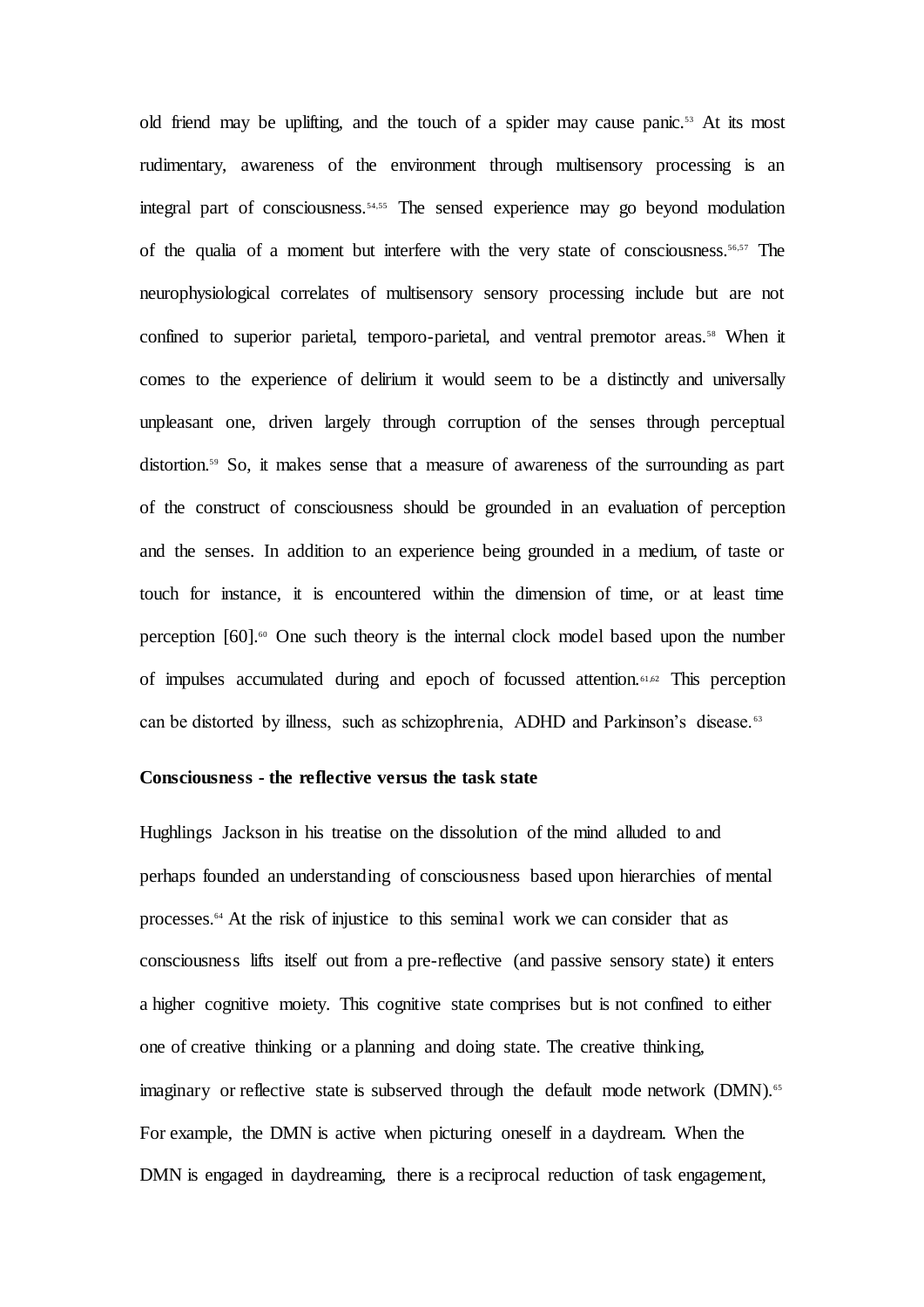purportedly controlled by the task positive network, or TPN.<sup>66</sup> The TPN enables engagement with the outside world and is active during attention-demanding tasks.<="">It is argued that It is this interplay between the DMN and TPN that results in much of conscious thought.<sup>67</sup>

Studies, employing functional neuroimaging, have demonstrated that the brain regions of the DMN include the anterior medial prefrontal cortex, posterior cingulate cortex, precuneus, angular gyrus, and lateral parietal cortex.68,69 Distinct areas encompassing the TPN include the intraparietal sulcus, frontal eye field, and the middle temporal region.68,69 The DMN and TPN are functionally anti-correlated but not entirely mutually exclusive. The degree of independence between these paired networks varies depending on the nature of the cognitive operation/s being performed at any given time.<sup>70</sup>

Resting state, or default mode connectivity, has been shown to be disrupted in brain injured patients with associated disorders of consciousness.<sup>71</sup> Additionally, and specifically, it has been shown that pathological co-activation of the TPN arises in delirium.<sup>72</sup> Therefore, clinical instruments that can examine the type of thinking that is representative of these distinct paired networks may guide us towards a useful tool.

## **Results**

## **Derivation of a set of consciousness tests**

Using the descriptions pertaining to each conscious milieu, we derived a set of candidate tests from first principles. There were no operationalized criteria against which the tests could be developed, as is the limiting factor for any instrument that purports to measure the content of consciousness. Accordingly, a blue -sky methodology or curiosity-driven approach, was used to generate a series of potential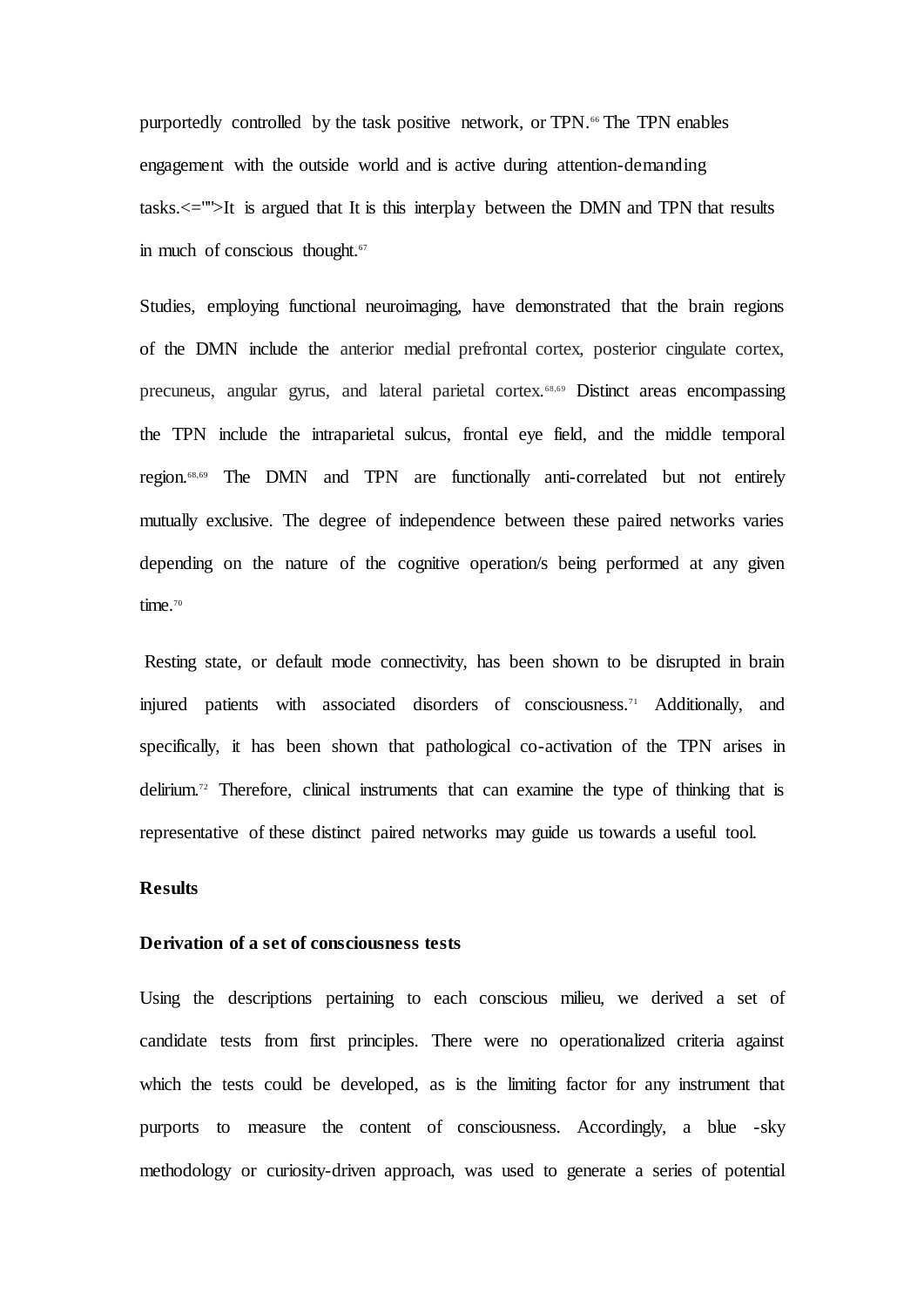tests. An iterative method among a multidisciplinary team comprising a geriatrician, psychiatrist, philosopher, neuropsychologist, neurobiologist, physician, and neurologist was used to refine the questions until a consensus amongst all parties was reached.

### **Candidate tests of consciousness that could apply to delirium**

### **Test of phenomenal me-ness**

The questions developed involved a personal experience either as of the self or of the non-self. Phenomenal me-ness would be demonstrated by a congruent answer e.g. question 1 below if the person seemed very happy and they articulated that they also felt very happy at the time of enquiry then that would be a correct response.

- 1. Before you uttered your first word today, what did you do? Can you express how you felt at that time in terms of an emotion; happy, sad, indifferent?
- 2. Did you have a break at any time today? Where were you? Did you have a conversation? Who shared the most personal thoughts in conversation?
- 3. (Interoception:) Are you hungry or full? If I gave you a large tasty meal would you eat it all? Do you prefer being hungry or full?
- 4. (Mineness:) What is the first thing you heard today? Did you make the noise or did it come from elsewhere? Have you ever made that noise?
- 5. Did you have any thoughts today that were not your own?

### **Tests of sensed experience**

Test items involved a recalled experience of each of the senses, which could be reasonably verifiable by an independent rater. Presentations of a multiple choice was included to reduce the likelihood that subjects would pass the test simply through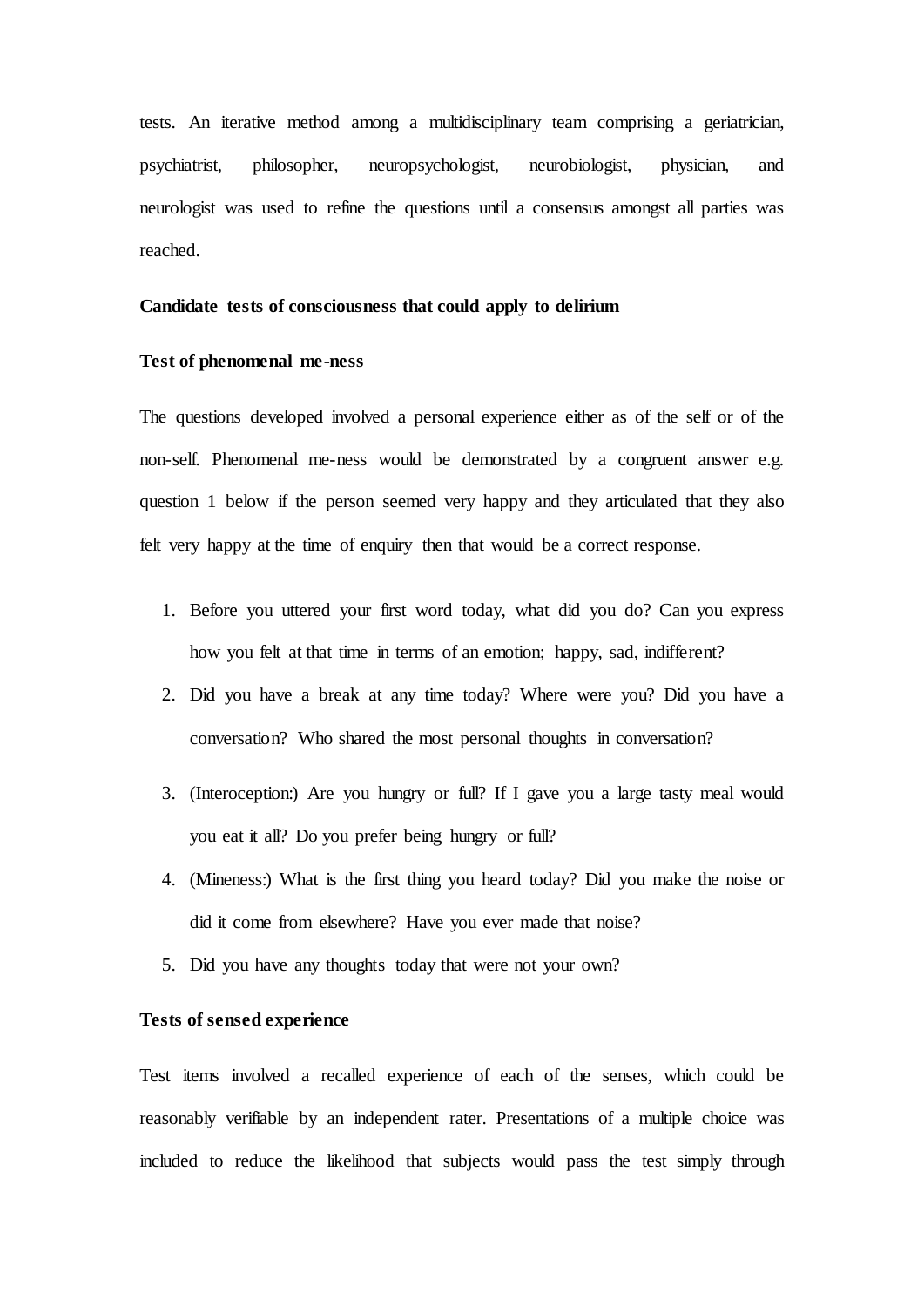superficial knowledge or platitudes. A correct answer for the purposes of the test would be one that was reasonably verifiable by a next of kin. Each sensory test may require a brief screen to assess integrity prior to commencement. Similarly, for some of the tests long term memory memory, high frequency object naming and gnosia would be assumed. Failure in the test may require testing of the individual domains to exclude a focal neurological problem.

Object identification; Object description of sensed experience, affinity for the experience, how the experience informed consciousness +-false dichotomy, objective verification from a loved one. Impairment in sensed consciousness would be registered upon a disparity between the subject and loved one's interpretation of their answer e.g. 'I like chalk.' vs 'He/she would have hated the feel of chalk.'

Touch: What is this (touching chalk with eyes closed)? Describe it? Is it nice, bad or neutral? How does it make you feel (good, bad, indifferent)? Is it used to tell the time? Informant question (IQ): *Would your loved one like or dislike this on a good day?*  There could also be a pleasant, or at least less noxious alternative question, such as 'what type of fabric do you like to wear? Could you make a table out of it?'

Smell: What is this (smell of cinnamon)? Describe the smell… Is it sweet or spicy? Is it nice, bad or neutral? How does it make you feel (good, bad, indifferent)? Is it used to flavour food or drinks? IC: *Would your loved one like or dislike this on a good day?* 

Sound: What is this (sound of kitten purring)? Describe the sound? Do you like it (good, bad, neutral)? How does it make you feel? (good, bad, indifferent). Can this animal bark? IQ: *Would your loved one like or dislike this on a good day?*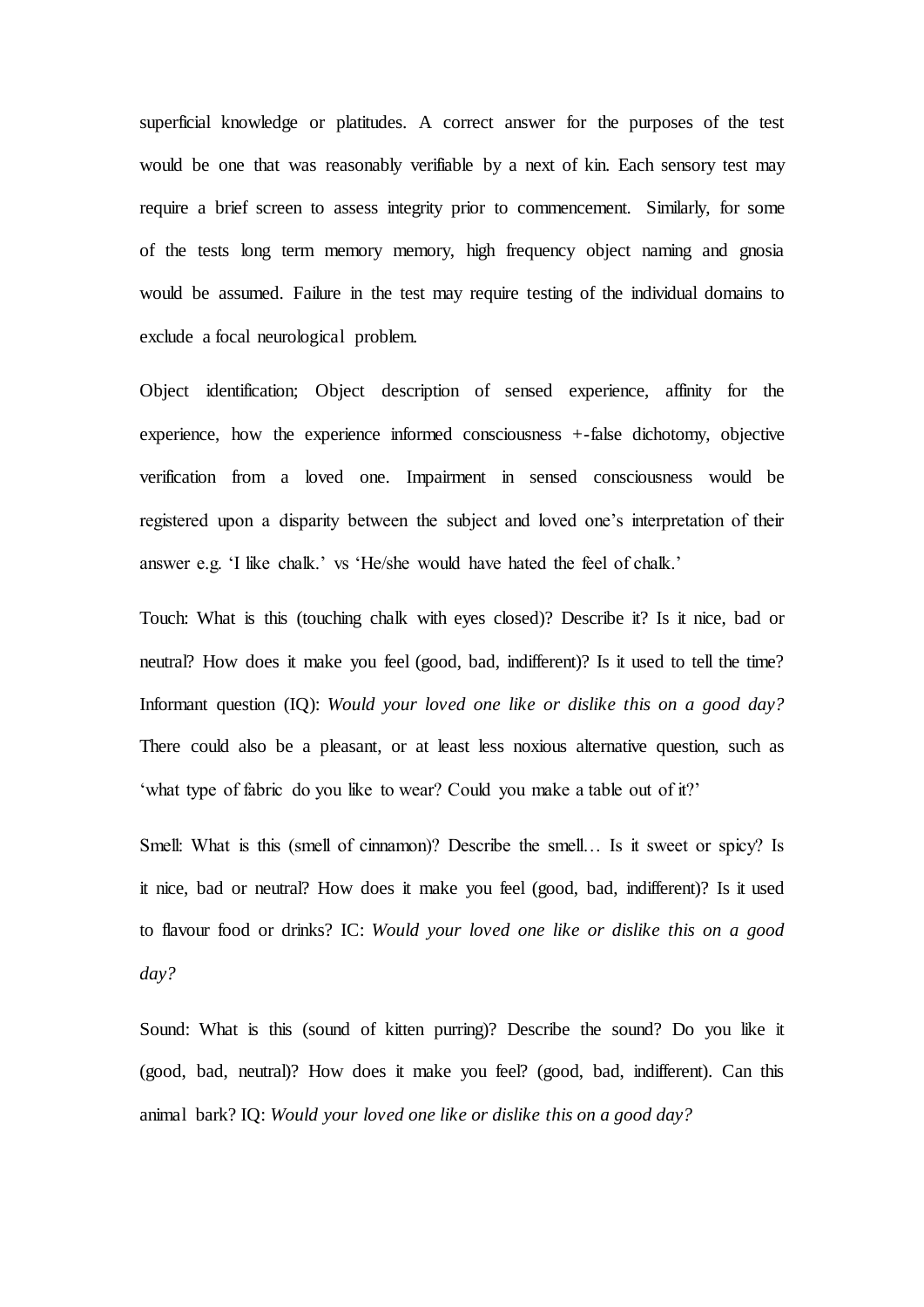Sight: What is this (visual clown)? What do you think he is trying to do? Do you like it (good bad neutral)? How does it make you feel? (good, bad, indifferent) Are his shoes too small? IQ: *Would your loved one like or dislike this on a good day?*

Taste: What is this (taste of salt)? Describe the taste. Is it nice, bad or neutral? How does it make you feel (good, bad, indifferent)? Is it sweet? IQ: *Would your loved one like or dislike this on a good day?* 

Time perception: Is it day time or night time? Do you feel time is passing slowly in hospital? How long do you think you have been here (hours, days or weeks)? Are you a morning person or a night person? IQ: *Would your loved one describe themselves as a morning or night person?* Would you like to be woken up at this hour (picture of someone asleep with the moon out)?

These are all tests that may rely on procedural memory and conditioned reflexes and so, to further evaluate the experiential sense, a further layer of complexity is added to the event to make it sufficiently probing**:** We have named these tests of putting the experiences together-conflicting multidimensionality. Failure on testing of conflicting multidimensionality would be incurred when a subject is anchored to the object (the clown) rather than the action of the object (anger of a clown) see table 1.

### **Memory based upon sensed experience**

The questions targeted past experiences involving each of the senses that could be reasonably verifiable by an independent rater. Again, a false dichotomy was included in an effort to reduce the likelihood of subjects passing the test through superficial knowledge or platitudes. Again, Impairment in sensed experience would be registered upon a disparity between the subject and loved ones interpretation of their answer e.g. swimming in the sea 'I loved swimming in the sea' *vs' he hated swimming in the sea'*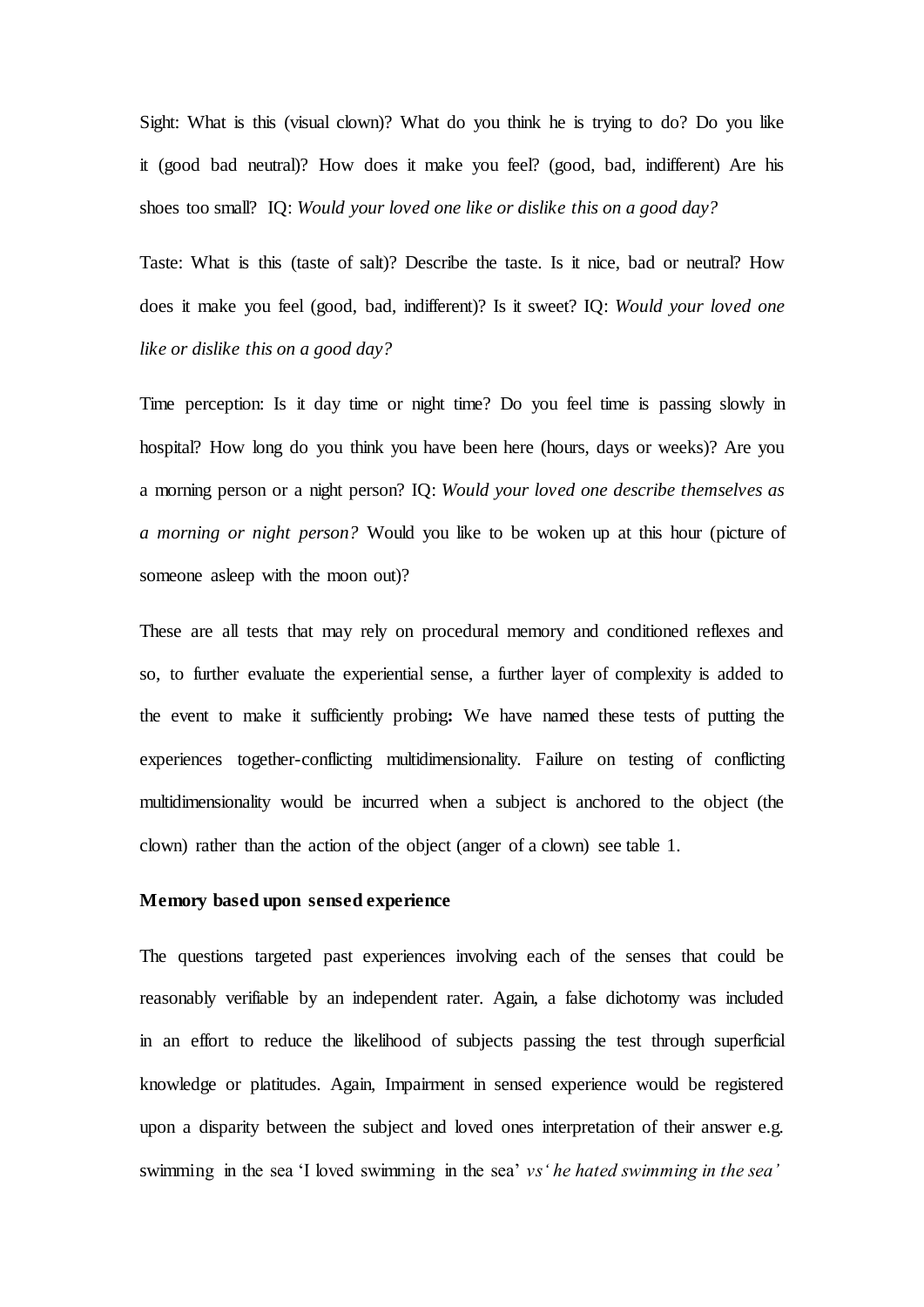Object identification, Object description of sensed experience, affinity for the experience, how the experience informed consciousness +-false dichotomy.

Do you remember a time you went swimming in the sea?  $(y/n)$  Where was it? If yes, was it warm or cold? Was it nice, bad, or neutral? How did it make you feel? (good, bad, indifferent). IQ: *Would your loved one like or dislike this on a good day?* Is a fridge warm/ Is an oven cold?\*

Name a subject that was taught at school? What was it about? Did you enjoy it? Was it nice, bad, or neutral? How did you feel during the class? (good, bad, indifferent). IQ: *Would your loved one like or dislike this on a good day?* Is mathematics the same as art? Are science and physics related?

Name your favourite dessert? Do you enjoy it? Is it nice, bad, or neutral? How does eating your favourite dessert make you feel? (good, bad, indifferent). IQ: *Would your loved one like or dislike this on a good day?* If it were here now would you put gravy on it?

What is your favourite smell? Do you enjoy it? Is it nice bad or neutral? How does smelling this make you feel (good bad indifferent)? IQ: *Would your loved one like or dislike this on a good day?* If you could smell it now would it make you think of a flower?

Name some music that you like? Do you enjoy it? Is it nice bad or neutral? How does listening to this make you feel (good bad indifferent)? IQ: *Would your loved one like or dislike this on a good day?* Does loud music help you sleep?

Can you remember a time when you visited somewhere new? Can you recall something that you saw there? Did you enjoy seeing it? Was it nice bad or neutral? How did seeing it make you feel (good bad indifferent)? IQ: *Would your loved one*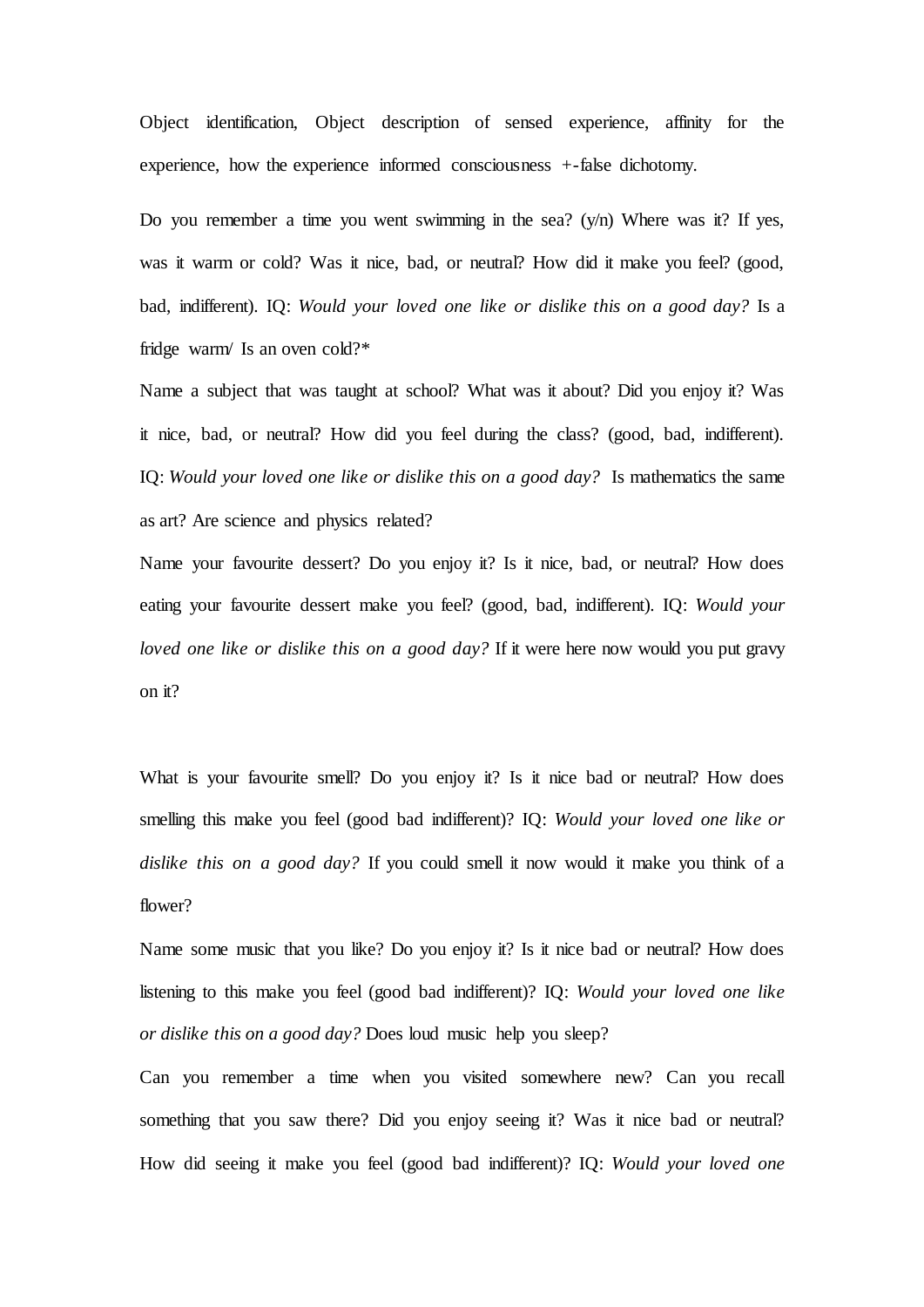*like or dislike this on a good day? Do you tend to see more things when travelling by day or by night?*

### **Reflective thinking versus the task engagement in the task positive state**

As we have discussed, functional network co-operation between the DMN and TPN is required for the realisation of full consciousness. In order to tap into these states, questions were developed that harnessed reflective thought and an executive planning task that related to it  $\cdot$ <sup>67</sup> The planning task is designed to be an externally verifiable aspect of the self-referential thought. A scenario was created that was thought likely to represent these cognitive proxies for the respective networks. In this instance, a world map was decided upon as it provides a template for imagining of self in another dimension (place) but with easily verifiable facts relatable to that location (see figure 1).

(i) First question. Point to where we are now. Show me a place you would like to visit.

(ii) Second question. A reasonably well-known fact related to the geography. North America: Is this where the Statue of Liberty is located? Is this where cowboys came from? Was George Washington a president?

South America: Are there are rainforests here? Does South America have seas or oceans around it? Is the Amazon River in South America?

Antarctica: Is the weather generally warm here? Would you expect to see snow/ice here? Would you expect to see a camel here?

Europe: Is Germany in Europe? Are there any castles in Europe? Is the Eiffel tower somewhere in Europe?

Asia: Are chopsticks used in parts of Asia? Is the Great Wall of China somewhere in Asia?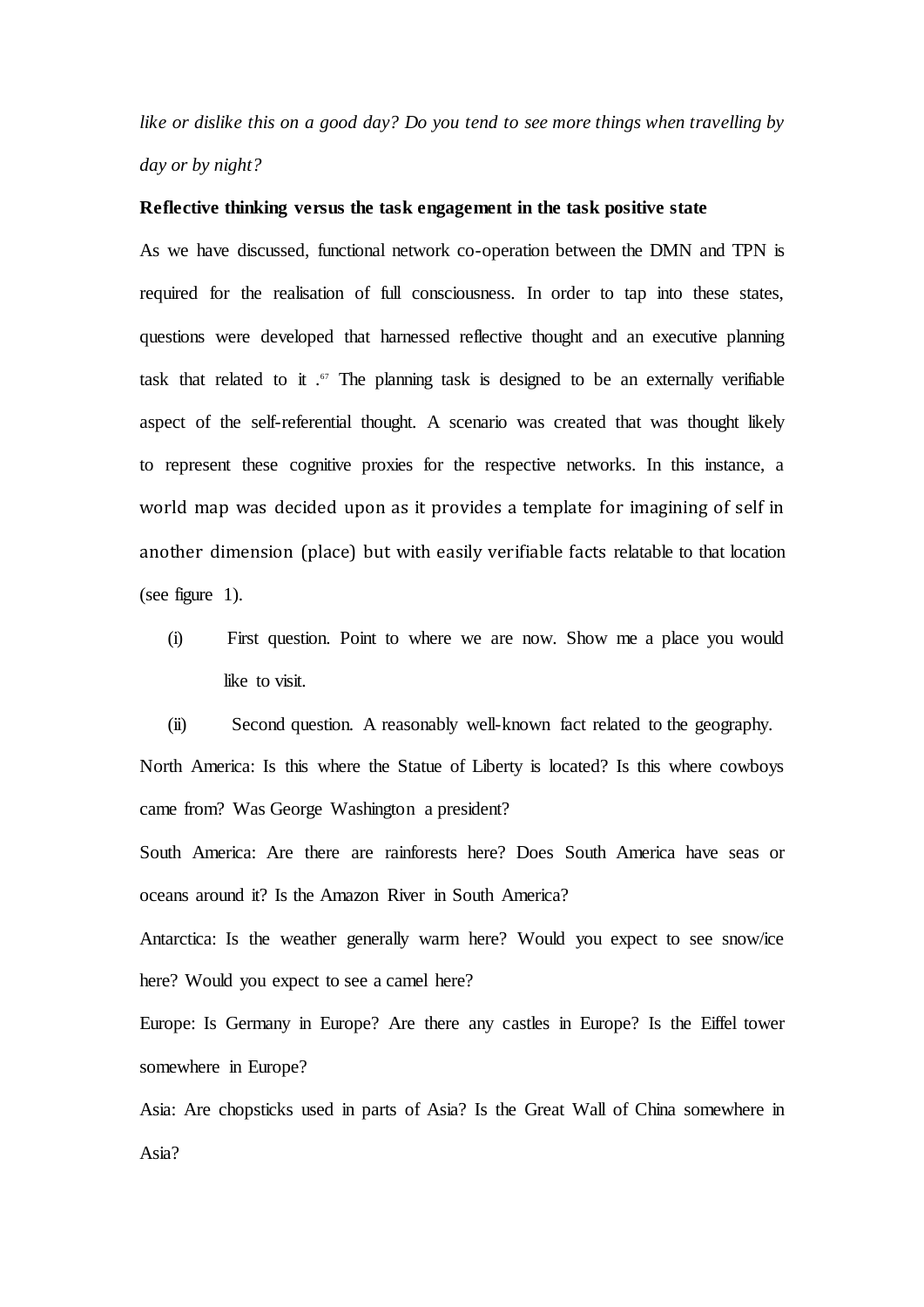Africa: Are there lions in Africa? Are there deserts in Africa? It is generally cold in Africa?

### **Other candidate cognitive proxies for the Default Mode/ Task positive states:**

Could you be dreaming right now? (y/n) How could you show that this isn't a dream? e.g., pinch yourself

Who was your best friend at school? Name something that you liked doing together. Name a subject that you were better at?

Do you remember the last time you swam in the sea? Do you remember a time you bathed in water? Was it warm or cold? Is a fridge warm/ Is an oven cold?

Are you a night owl or a "morning person"? Is being a morning person better for working late? Is being a night owl better if you want to see the sunrise?

Do you ever dream about driving? (y/n) Would it be safe to dream and drive at the same time?

Do you like dessert? Name your favourite dessert? If it were here now would you put gravy on it?

Neil Armstrong was the first man on the moon. Would you like to visit the moon? Is the moon more visible by day rather than night?

Can you swim? Does a person need gills to swim?

Are you right or left handed? (if R) Can you feel your right thumb? Is your right thumb important for writing with a pen?

Do you like the taste of coffee? Is it generally drunk hot or cold? Is coffee sweetened with salt?

Do you prefer small or large gatherings of friends? A small gathering would always be noisier than a large one?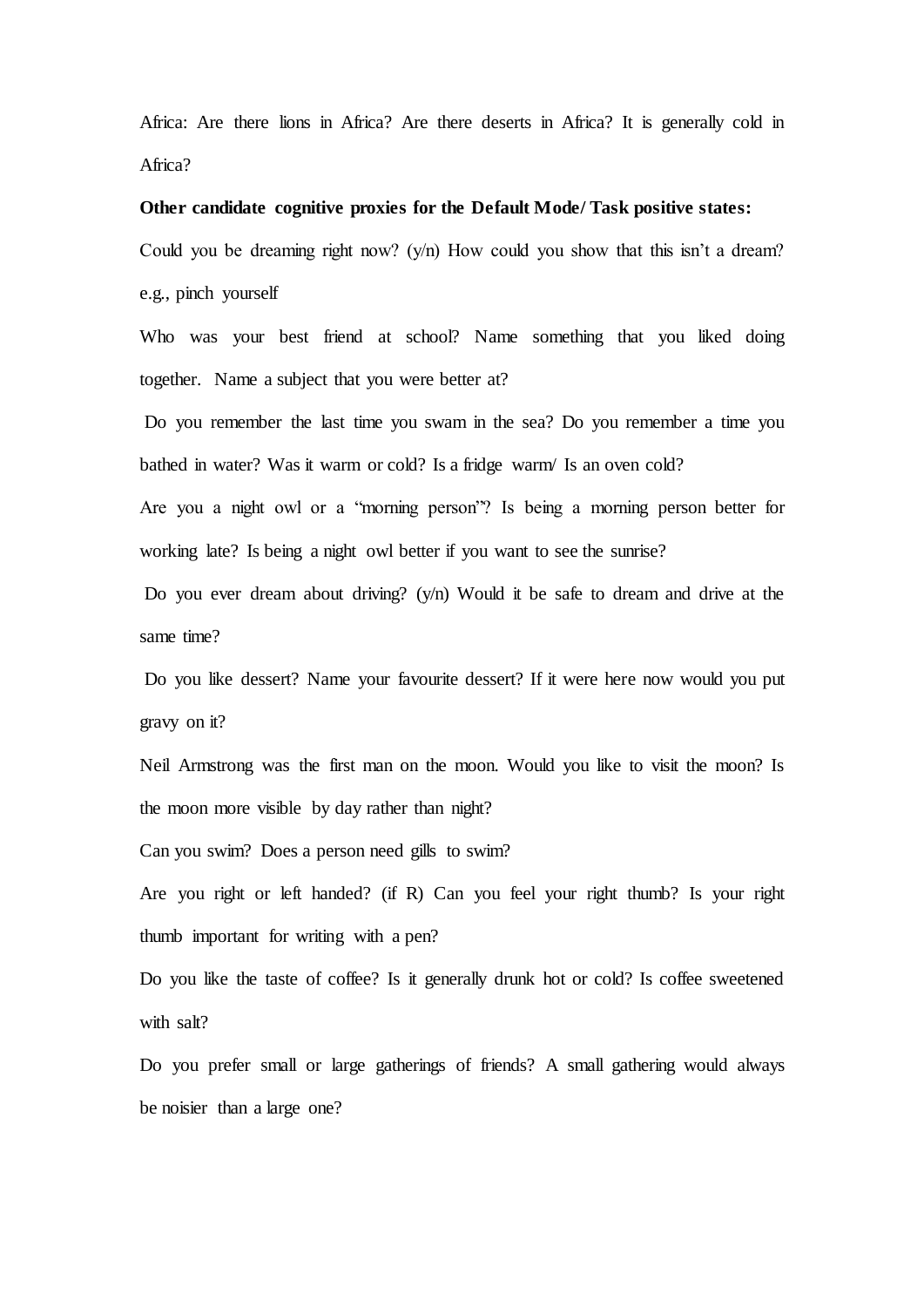### **Discussion**

A framework for consciousness, from the foundational pre-reflective state to experiential awareness up to higher order thinking involving paired functional networks are established concepts. Understanding consciousness in this way can help devise tests of measurement in each facet of consciousness; disturbance therein can help provide a rationale for clinical tests in the area of delirium. A multiprofessional team derived a number of candidate tests for each facet of consciousness thus described alongside pre-defined criteria from first principles. What was developed were easily testable series of questions. The pre-reflective questions incorporated enquires with respect to the embodied self and ownership of thought, experiential questions invoked the senses and congruence with state of mind and reflective thinking questions drew on a scenario that was thought likely to evoke default mode and task positive thinking respectively. When there are currently no measures of consciousness used in the identification of delirium it seems an earnest beginning. Field testing these questions on healthy individuals may help develop normative values and establish how they can be used in combination. These questions can then be tested in the clinical arena as a potential screening tool to potentially more accurately diagnose delirium.

#### **Acknowledgements: nil**

**Disclosure: The authors have no conflicts of interest There are no financial conflicts of interest to disclose**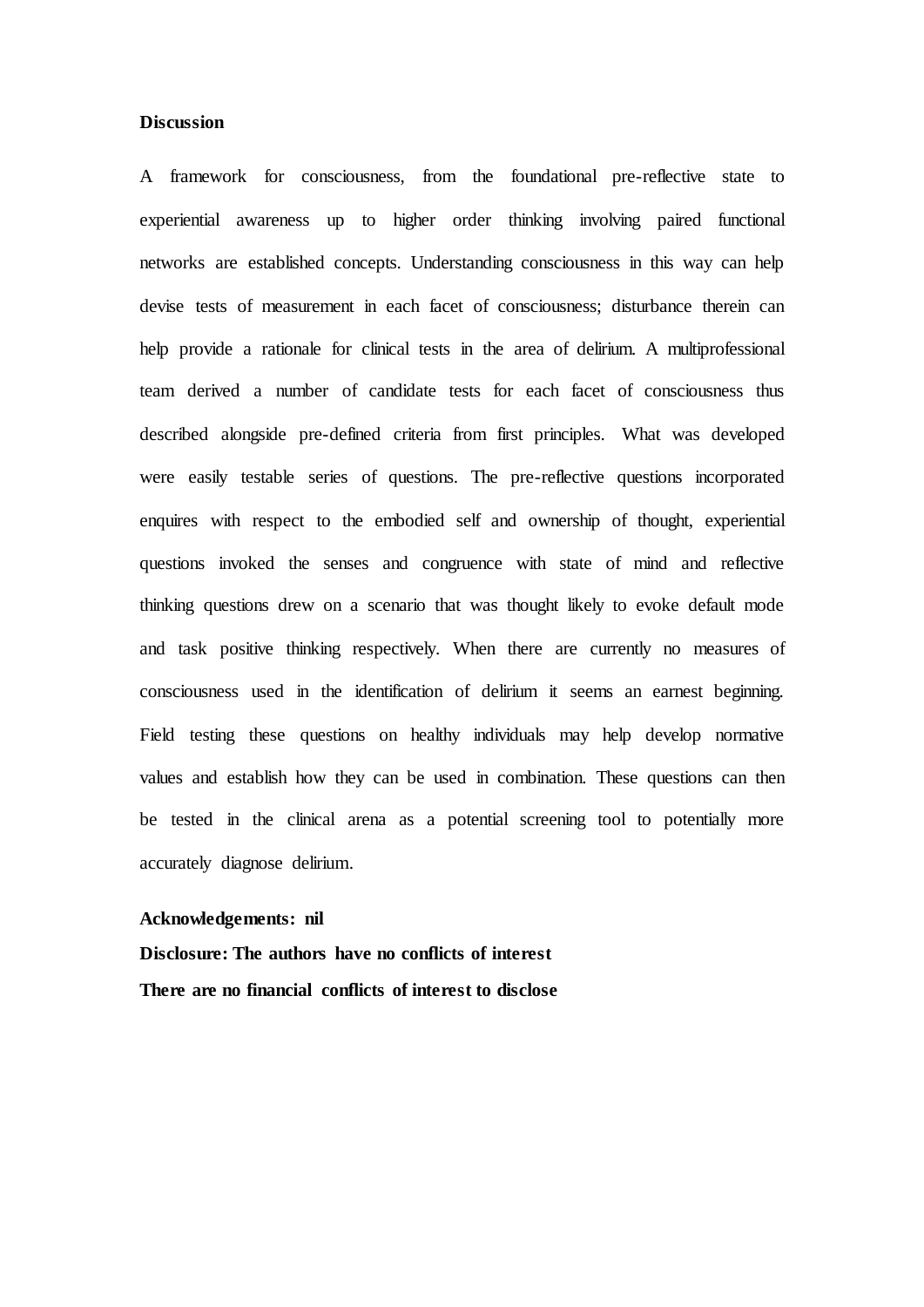### **References**

1. American Psychiatric Association. *Diagnostic and statistical manual of mental*  disorders: DSM-4.4<sup>th</sup> ed. Arlington, VA: American Psychiatric Publishing, 2000.

2. Kosari, S A, Amiruddin A, [Shorakae](https://www.ncbi.nlm.nih.gov/pubmed/?PARAMS=xik_3M7vmwVp3ZURPs4Ja4YDp8kL6xfWwZR48Co6WrTgG51GEP9w27FXdCcGEpx1a5UycWA1fRrrXHMi45Xe7XnxgGVMjrjTPGfhPN5NYNSmjgFHsd) S, Kane R.. A rare cause of hypoactive delirium. *British Medical Journal Case Reports*. 2014. pii: bcr2014205382

3. [Bhat R,](https://www.ncbi.nlm.nih.gov/pubmed/?PARAMS=xik_25sWDp57TRDYnRg8jgWEe4TrYikWE4nzBvp2d8kGJJwyniGhmcgsrsTLqk974opEh9syiaoNaJUyc756XwzVHRR8wMMSQXB5EoVQq6DYTurDxS) [Rockwood K.](https://www.ncbi.nlm.nih.gov/pubmed/?PARAMS=xik_9sN9A8MQLCD141Gb6AjF4dKAmAvU7PxTgvm1QewkacEw8sd8dd2UXT4dvtoURctLavZRAwqAz2QAZBDwPKzwkThq7BozXjs1QdtQSL7tUoUhz) Delirium as a disorder of consciousness. *[J Neurol Neurosurg](https://www.ncbi.nlm.nih.gov/pubmed/17488786)  [Psychiatry](https://www.ncbi.nlm.nih.gov/pubmed/17488786)*. 2007; 78(11): 1167-70.

4. [O'Regan NA,](https://www.ncbi.nlm.nih.gov/pubmed/?PARAMS=xik_8L8XKviWynYPMWeLf1Srw4L4HQrBuQpqqSBQV7Dps8Fs) [Ryan DJ,](https://www.ncbi.nlm.nih.gov/pubmed/?PARAMS=xik_q5CzvewpViqhveWqHNbxyNCCyRBqN1dyTsZLKJ9zWEcZaoenrwpBNdQC8h72zoqWySvAS2igJUvPoZBWWMC5PVpVYvQdrQeJXLQA5eKgBDZdo) [Boland E,](https://www.ncbi.nlm.nih.gov/pubmed/?PARAMS=xik_deYLnfYtMWRDx6YpjgTfpYAX3kfxTBBqF6ftdaTp5mqeWdFW28s1JtKt6yXSuRiFmpZxCPFfwgZEk3VSN7Y4a2CrBd5rPyU8K9auJdsXFGLgB) et al. Attention! A good bedside test for delirium? *[J Neurol Neurosurg Psychiatry](https://www.ncbi.nlm.nih.gov/pubmed/24569688)*. 2014; 85(10): 1122-31.

5. Johnson JA, Strafella AP, Zatorre RJ[.The role of the dorsolateral prefrontal cortex](https://www.ncbi.nlm.nih.gov/pubmed/17536962)  [in bimodal divided attention: two transcranial magnetic stimulation studies.](https://www.ncbi.nlm.nih.gov/pubmed/17536962) *J Cogn Neurosci.* 2007; 19(6): 907-20.

6. [Moore T,](https://www.ncbi.nlm.nih.gov/pubmed/?PARAMS=xik_2dDS3tcsoaocNK84KNirNaMYZxjnyAF6F15dfrRZCBoKMGb2eXBXBKK24MF3HTYAe3KYvKSuASbMZBFjViLKuTtAs28qkPiqj89G7zxnZCJ2er) [Zirnsak M.](https://www.ncbi.nlm.nih.gov/pubmed/?PARAMS=xik_T5fHsDptiUY359bc1W28CqRMMBCaHWBwDjzqPdmJJry9bhRAvY9YC14s9RhAs6dbnPccHUKwMt27p8Qkfsx4wRswL8ihb2TZPEf154u3ngrLZ) Neural Mechanisms of Selective Visual Attention. *[Annu Rev](https://www.ncbi.nlm.nih.gov/pubmed/28051934)  [Psychol](https://www.ncbi.nlm.nih.gov/pubmed/28051934)*. 2017; 68: 47-72.

7. Voyer P, Champoux N, Desrosiers J et al. [Assessment of inattention in the context](https://www.ncbi.nlm.nih.gov/pubmed/27004924)  [of delirium screening: one size does not fit all!](https://www.ncbi.nlm.nih.gov/pubmed/27004924) *Int Psychogeriatr*. 2016; 28(8): 1293- 301.

8. [Meagher DJ,](https://www.ncbi.nlm.nih.gov/pubmed/?PARAMS=xik_2yujGD6PksiRMP5PbKsGi1NHhNgdFm4v9trg77uZ5dGSuAEscPzwrwwmfx4DCNKm57MRa5FZ5PYye5hBNMXPtvtHvjwaSb9NfZ2pTiY8AJYdNk) [Morandi A,](https://www.ncbi.nlm.nih.gov/pubmed/?PARAMS=xik_2u2GrJgsvYKWcQWLSNWzPCsDf58Y6HsJtpQfHpBzh6mfR9BSmJqtZg5JisZ23ci4U9Ygxgh4wV99ViYDkM6fsvNdDyjC2ht4nHjgUxUye397G3) [Inouye SK](https://www.ncbi.nlm.nih.gov/pubmed/?PARAMS=xik_2HgrH8DPV5JSLepUn6nYA8qisgdUBGXvoJKSxbZw41V9CZaWjsFLayHYtqnCK5FYLqjQfRetFodHQff3ix2hjLSUwo5j3A5zwdcwZFrxgnR9ci) et al. Concordance between DSM-IV and DSM-5 criteria for delirium diagnosis in a pooled database of 768 prospectively evaluated patients using the delirium rating scale-revised-98. *[BMC Med](https://www.ncbi.nlm.nih.gov/pubmed/?PARAMS=xik_4b8UMHVBZxy52GCoN2X7bLoNbWwDkranShTTkaQxJd1URQYeqz9PCQvUfZXTqCXZDzcSZJ9PxZtB3T8hjo6x4huRb244HBERDuXSPpkzTktdJa1dDLP9GC8bXHXMXd97J9sX995hMa9jqWxPgcwGNrYtJfSwQMt9c3tjW8Jjwmy4Rwjp3YhCRUyAfDu2jAmqSt43VkWotJn88FFSc98KaDDJ8Qo)* 2014; 12: 164.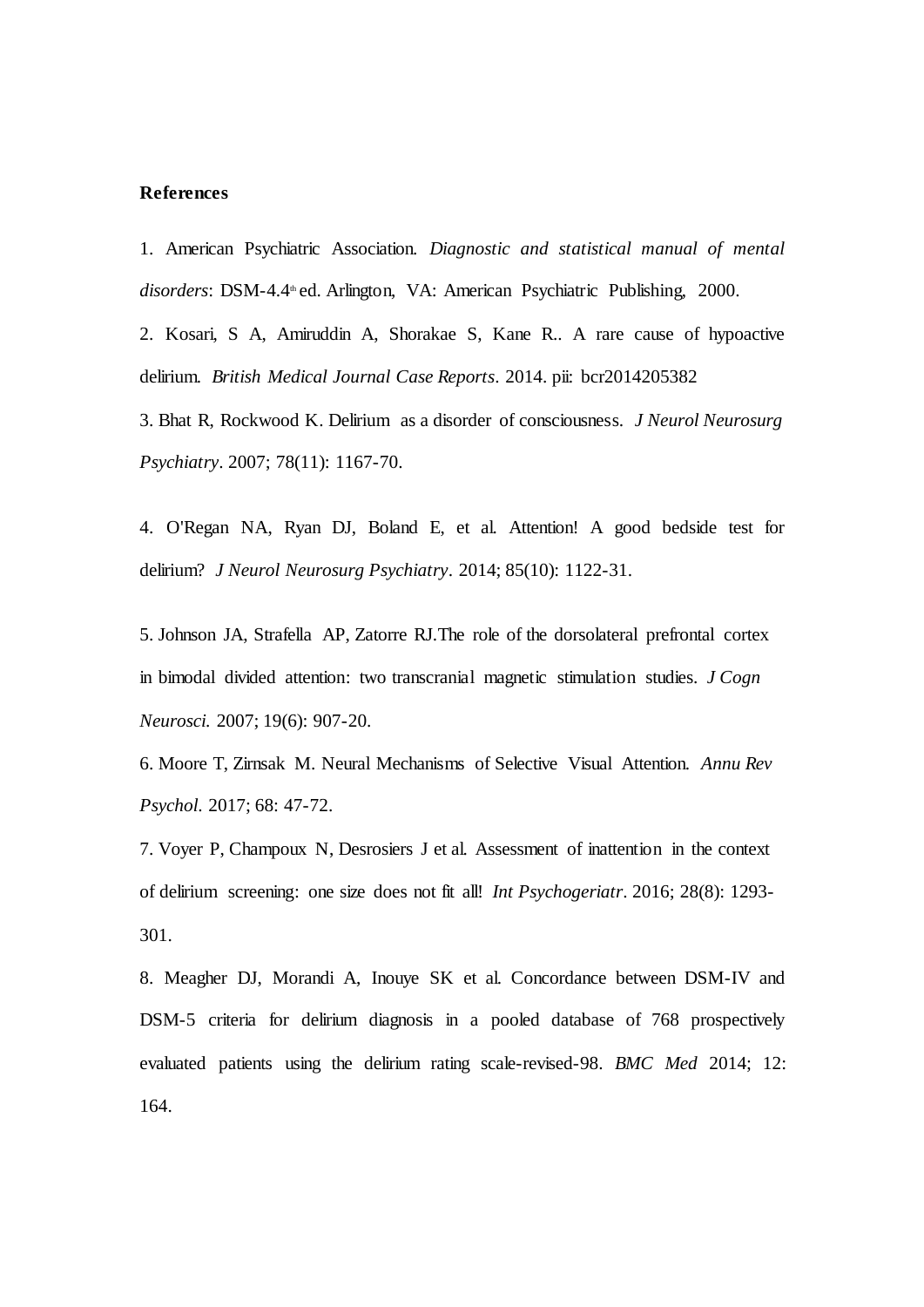9. [Oldham MA](https://www.ncbi.nlm.nih.gov/pubmed/?PARAMS=xik_32YDw3X2jAYD9GuCmyU5oo3x6j2VnqEqkd1w7emkshAD1WUdV7cW9PZqzQuMxmLDiRBKEz7ebwoxN9yTDFc2VDEMdsZxkPm48AWET6YArDLzG7)[, Flaherty JH](https://www.ncbi.nlm.nih.gov/pubmed/?PARAMS=xik_3cFmnBDZQruMWDgZCYJ8pYgykdkbWzV5Txd9544quSzLbvSwAVFad6GpDGXbvN93TkQCuth2RWtr1nqHvm5T3U3YaRWv7X8jkC9FwvpzChTnTp)[, Rudolph JL](https://www.ncbi.nlm.nih.gov/pubmed/?PARAMS=xik_2R4fZfjvyhcn5h37KmXbWod9EC8BDfHpEvRbmy613VNcMChtQQENLDrHkgua4VxYkvCbHCcCzwDM8yw43jYEK1L28F6S9dAavbCyaas1eRWCq). Debating the Role of Arousal in Delirium Diagnosis: Should Delirium Diagnosis Be Inclusive or Restrictive? *[J Am Med Dir](https://www.ncbi.nlm.nih.gov/pubmed/28442228)  [Assoc](https://www.ncbi.nlm.nih.gov/pubmed/28442228)* 2017; 18(7): 629-631.

10. [Adamis D,](https://www.ncbi.nlm.nih.gov/pubmed/?PARAMS=xik_Be3JuPPW1HxdKpPmwo9UFaX8e6V9GfmM2e4eC3K8tZuiuWXMUm19QK7HEVKnqXUQSwmDvD2SFDXyQojEzShoSW4TGKFvBv8nZ8qXmUKs6v2ik) [Meagher D](https://www.ncbi.nlm.nih.gov/pubmed/?PARAMS=xik_2yujGD6PksiRMP5PbKsGi1MxtEsQ81YzvidDpRKM38V5qExog2fx24FaT7aX4x4kySEqmYGHghZq3c3UmMMFBwU6V3ApiN9as41wMqVFTDQsnh)[, Murray O](https://www.ncbi.nlm.nih.gov/pubmed/?PARAMS=xik_2C5PagRTBqWBKMuXM2Kzeebu4UDwQYU7TS8ZLuytNq1Wo6Nbv5Pca1bGYJanfknwsvirjqnseyRtViPHGZtmBr4hDtRy4rYoBzCoaCChtgHCni) et al. Evaluating attention in delirium: A comparison of bedside tests of attention. Geriatr *[Gerontol Int](https://www.ncbi.nlm.nih.gov/pubmed/26419620)*. 2016; 16(9): 1028-35.

11. [European Delirium Association;](https://www.ncbi.nlm.nih.gov/pubmed/?PARAMS=xik_A6TPMKUHvonJyy9LzhVPx7Jqjg1per6e1VjGX1RLYTFFuRBufLEqApF6jvJ7eR4uZfFs4vnUTyGuEBuNw3L1C7UQKMFiaE6NM1uG53UAJ2V8w) [American Delirium Society.](https://www.ncbi.nlm.nih.gov/pubmed/?PARAMS=xik_3W93jLtqE4BPL8YaY3H1NhwouffuzgoXFhvXWJpvupewSSPyQuMafGv1fPDqW7h99gxt4wHx9k2m39VTLYB5B7Jq1hM6JwTxjvmCyvh2HXjTzc) The DSM-5 criteria, level of arousal and delirium diagnosis: inclusiveness is safer. *[BMC Med](https://www.ncbi.nlm.nih.gov/pubmed/25300023)*. 2014; 12:141.

12. James W. The Principles of Psychology. New York: Holt, 1890.

13. Posner MI. Attention: the mechanisms of consciousness. *Proc. Natl. Acad. Sci. U.S.A.* 1994; 91, 7398–740310.

14. O'Regan JK, Noë A. A sensorimotor account of vision and visual consciousness. *Behav. Brain Sci* 2001; 24, 939–103110.

15. Koch C, Tsuchiya N. (2006). Attention and consciousness: two distinct brain processes. *Trends Cogn. Sci*. (Regul. Ed.) 2006; 11, 16–2210.

16. [Berlucchi G,](https://www.ncbi.nlm.nih.gov/pubmed/?PARAMS=xik_2BuYZzFeYd8pEbmhSPMpFmu41Zin6L3ZLDAPf9qFmXsEWySYf77xXZ7dK1FfVh8zkJfmjRv81XTrVRFcgWfVmwsYvgDa7LRedduaF9VP4p6g11) [Marzi CA](https://www.ncbi.nlm.nih.gov/pubmed/?PARAMS=xik_8tzkk7rdMAy2RgfRXcXLMn6h4ZecbfemKNS4hKT2MzPY5fUwS768mt3GTwekKDy3JThv3dPpEvTt5eRHxak6GTQJZQV1Yk6Ls69ExWHNa8tqk). Neuropsychology of Consciousness: Some History and a Few New Trends. *[Front Psychol](https://www.ncbi.nlm.nih.gov/pubmed/30761035)*. 2019; 30; 10:50.

17. [Schulman-Green D,](https://www.ncbi.nlm.nih.gov/pubmed/?PARAMS=xik_Qpu94oWVqLGAbC2MvgKUKjpgCJfDPQ5nJfUVsCYoRtuFSLDSKSiLowKGTp7xkBE8yBuNwwX2zpz4JM7dkK31GqEUAinq5kUuktJRUxjBz7vgb) [Schmitt EM,](https://www.ncbi.nlm.nih.gov/pubmed/?PARAMS=xik_vS5ioVkD85t4LfrGvtA8PeM4z8MGi2x6sQgkqMyncBVNfJiuZ3V3KAQrC69NHxwviRTtduHXGp9AFpwASB9PUZ7FjYhPXuZ1ntPxSGtpNKFvR) [Fong TG](https://www.ncbi.nlm.nih.gov/pubmed/?PARAMS=xik_2awzydDdVyQFyemiuBTdidw2shBy2MUpMSp5koMKWGwNdMEt9G6JLNd4NsQM6jWb2ehxRVw2QCNKizx2edScEqzAdVtgZHLg1uBohHrsTihwWz) et al. Use of an expert panel to identify domains and indicators of delirium severity. *[Qual Life Res](https://www.ncbi.nlm.nih.gov/pubmed/31102155)* 2019; 28(9): 2565-2578. 18.Chalmers D. ["Facing up to the problem of consciousness"](http://consc.net/papers/facing.pdf) (PDF)*. [J Conscious](https://en.wikipedia.org/wiki/Journal_of_Consciousness_Studies)  [Stud.](https://en.wikipedia.org/wiki/Journal_of_Consciousness_Studies) 2 (3): 200–219, 1995.*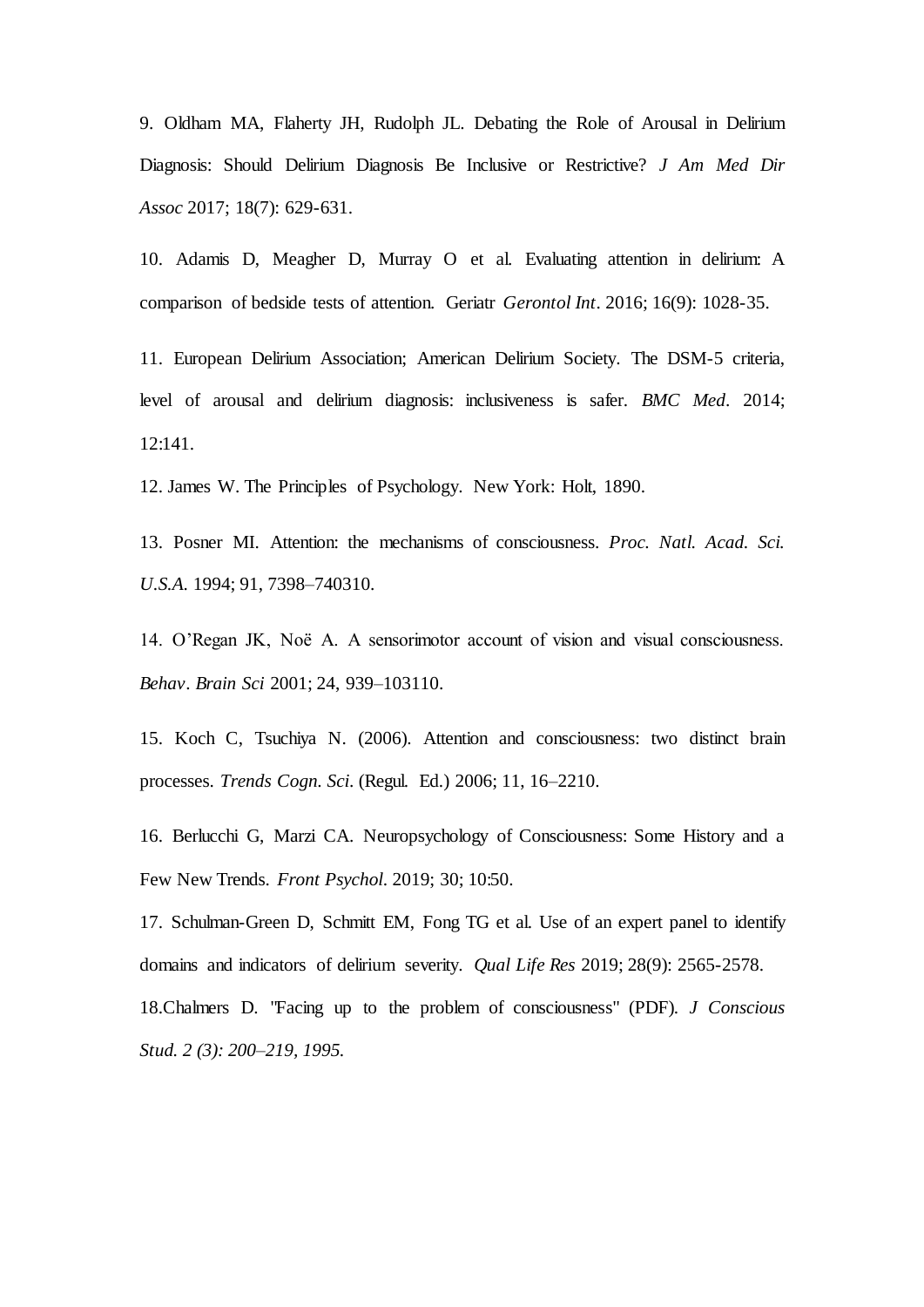19. [Inouye SK](https://www.ncbi.nlm.nih.gov/pubmed/?PARAMS=xik_2HgrH8DPV5JSLepUn6nYA8qisgdUBGXvoJKSxbZw41V9CZaWjsFLayHYtqnCK5FYLquoECpYYBsFpjcpcfodW2KmSHHBAKi4prHAdRgQrf52cb)[, van Dyck CH](https://www.ncbi.nlm.nih.gov/pubmed/?PARAMS=xik_2bYNkPqPyUTJU7gghyHj5AwzvKANrJBojEwJ32A1sheViTDU53i1kZvsqJ1Npvsfk9jsJWpxdm29qr4H4TB6aCQqhy3BQvPQCXjnCwC8qu3nPd)[, Alessi C](https://www.ncbi.nlm.nih.gov/pubmed/?PARAMS=xik_3ghFnRNGccYjwCM4CXXGGGadgtTLaHHZHPVjaTazUZYCNFTDwAPeD8FpQg4tpmkbjGws5H5DgipuoCo3bsMSmQAjVxbypWQzcpEupy9An61Etn)[A, Balkin](https://www.ncbi.nlm.nih.gov/pubmed/?PARAMS=xik_NxC6FtF68y4pc9wswHaM2G4Tf7wYmgcyfcVWj9JEfCH4F2eNiiwkFkvMW83giVfjgu7wsiNSg8c5kS3SBBisFjF1j2ZUCchtJCoU2D2RAi8SV) [S, Siegal A](https://www.ncbi.nlm.nih.gov/pubmed/?PARAMS=xik_W2JCMgqRSnFvW3EdmvdsqYTvnnUBbHPU4n9aTS4fXzizAWpLGdYHoYbrtMR9vPgA2nxUSMJWbmxKjPSosTExGUeCuQdcvYXcQcuLzSdVgtSZZ)[P, Horwitz RI](https://www.ncbi.nlm.nih.gov/pubmed/?PARAMS=xik_2D6qr5jiSbwmgZiv5X1ZEDXEphvbsdTsqrKo8qVEBPjJuZQw1TXbWmSJNwyuzoZsjqCUq7M4hF2yDdJBd1Yd2rwbAkKJDh3ZjCzAt2iptBhwqj). Clarifying confusion: the confusion assessment method. A new method for detection of delirium. *[Ann Intern Med](https://www.ncbi.nlm.nih.gov/pubmed/2240918)*. 1990; 113(12): 941-8.

20. Nelson B, Thompson A, Yung AR. Not all first-episode psychosis is the same: preliminary evidence of greater basic self-disturbance in schizophrenia spectrum cases. *Early Interv. Psychiatry* 2013; 7, 200–204.

21. Damasio A. The Feeling of What Happens. Body and Emotion in the Making of Consciousness. New York, NY: Harcourt Brace, 1999.

22. Damasio A. Self Comes to Mind. Constructing the Conscious Brain. New York, NY: Random Hause, 1999.

23. Howell R J. Phenomenally Mine: In Search of the Subjective Character of Consciousness. *[Rev Philos Psychol](https://link.springer.com/journal/13164)* 2016; 8(1): 103–127

24. [Fabbro](https://www.ncbi.nlm.nih.gov/pubmed/?PARAMS=xik_kQDBgDNfNNwPKxam2f3MBgjvzZVrJvxB7ccbUnQZBqW3JShWS9a8UEbqwffVLLFbMC9VERZNgr6MxQTRWnJgkoGCZPA8fJwr9mbon7fPswdp6) F[, Aglioti](https://www.ncbi.nlm.nih.gov/pubmed/?PARAMS=xik_2HXmbDWJ2w2gAQhhk8ChrM3dq6wA2eBtSnLYmNPMpdHxnsvZ8EQd89xNK68U5Dn6L8Rq4W8NXv3w1qVLuxP4VWGqWFL4xwiNt9TwFXcM9utr5C) SM, [Bergamasco](https://www.ncbi.nlm.nih.gov/pubmed/?PARAMS=xik_3cXzzpQ5n4gciqxBoVysL1AJNLqEkQhV5zLcymBmht3ndYbhZrxNSRWbhJfhDmZyRF3fXrcBtmeZDYZWKoHD6RDFwxKtNPW328x8pKwffTHFk1) M[, Clarici](https://www.ncbi.nlm.nih.gov/pubmed/?PARAMS=xik_3i4ptnHuLU1g8XXUyK73BQjREmwVDpEKkBe8Ge2H7ERvZEU8oFobNMy77KG3DsTULNihYWWGVEWmG3RfzHaeaMWM545wA5ZtJ3PGpzgfABVM9P) A[, Panksepp](https://www.ncbi.nlm.nih.gov/pubmed/?PARAMS=xik_35a6DxBQrsp4R6Yihk3NGAzDscvNt2h7wdQGgnj7uci5TzfQ5pgTTJmt8RFkLVhY8FZcxWaMEi9BrYY9Xswz9EQHgwiEftnayoyVG24Rm49TR1) J. Evolutionary aspects of self- and world consciousness in vertebrates. *[Front Hum Neurosci](https://www.ncbi.nlm.nih.gov/pmc/articles/PMC4374625/)* 2015; 9: 157.

25. [Praetorius N.](https://www.ncbi.nlm.nih.gov/pubmed/?PARAMS=xik_3ByQJFrjnhdzZAkijpzNPuNAsSX53q5dYnJLFxSXkh5WgKyRs2wS8RcmSUc22q7ovZSChUv2eRWXkrWb3B7spbUY4RCbfq3iZYrfAC4wzGCg2i) The phenomenological underpinning of the notion of a minimal core self: a psychological perspective. *[Conscious Cogn](https://www.ncbi.nlm.nih.gov/pubmed/18407523)* 2009; 18(1): 325-38.

26. Trehub A. [Two arguments for a pre-reflective core self: commentary on Praetorius](https://www.ncbi.nlm.nih.gov/pubmed/18835728)  [.](https://www.ncbi.nlm.nih.gov/pubmed/18835728) *Conscious Cogn*. 2009; 18(1): 339-40; discussion 341.

27. Esslen M, Metzler S, Pascual-Marqui R, Jancke L. *Neuroimage* 2008; 42(1): 437- 49.

28. [Overgaard M, Koivisto](https://www.ncbi.nlm.nih.gov/pubmed/?PARAMS=xik_FZtJXbHLxqAiiQhFSqHYBhY4NNhtSQ4bVxeD3KoHFv1gzbDFiy6Av7NEnXmEHSLWcK8SV24DUt3z3wyUdL8BQWDw5D5tF1McBBZYbGTGh7EYS) M, [Sørensen T A, Vangkilde S,](https://www.ncbi.nlm.nih.gov/pubmed/?PARAMS=xik_Qr7NkJQ5Pii1npmddK9V7hN458PRD9q5Kx8BLsRTg8WH1dpUFGtpoj2KitaFJXeBpX46HGbqnA9gHnLwWHgKSBCHyx3naj8iXeg3UsbW8obHY) Revonsuo A. The electrophysiology of introspection. *[Conscious Cognition](https://www.ncbi.nlm.nih.gov/pubmed/16931055)* 2006; 15(4): 662-72.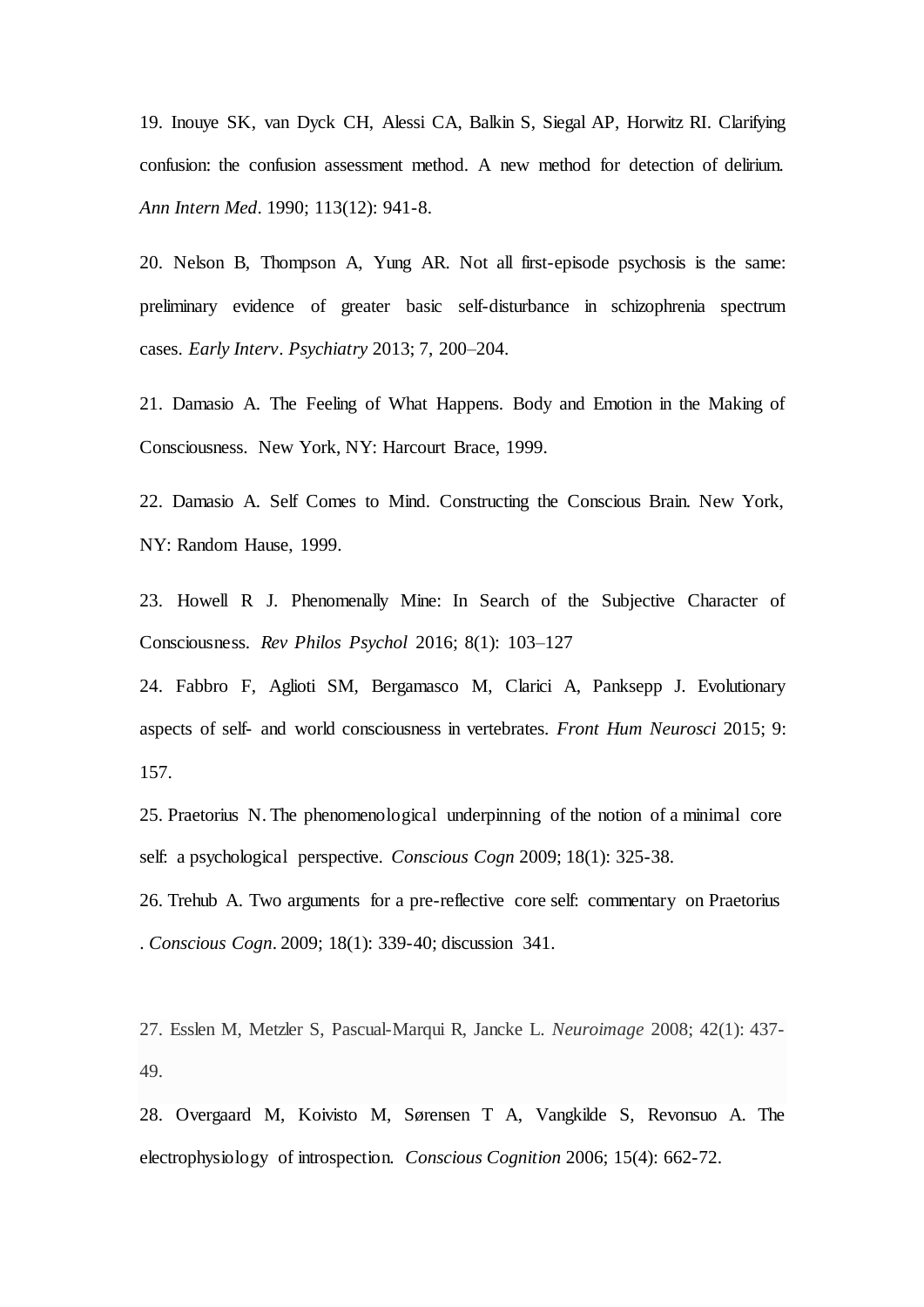29. [Northoff G,](https://www.ncbi.nlm.nih.gov/pubmed/?PARAMS=xik_3YLLx8FstGvoZxUWRriC7JgFPaWpAu31Vdv1ffwqLhu76gFHKMZsoLPYCg1haH5MfqjxVQGoiEnW9kYY6gjeqApdhUdTNbScMKmiP7uT2Dq3a4) [Panksepp J](https://www.ncbi.nlm.nih.gov/pubmed/?PARAMS=xik_35a6DxBQrsp4R6Yihk3NGAzDscvNt2h7wdQGgnj7uci5TzfQ5pgTTJmt8RFkLVhY8FmQNoTReyYNo8PfPXS93jeBzDb3ZcruZXmYC88aqUq7LY). The trans-species concept of self and the subcorticalcortical midline system. *[Trends Cogn Sci](https://www.ncbi.nlm.nih.gov/pubmed/18555737)* 2008;12(7):259-64.

30. Blanke O[, Metzinger T.](https://www.ncbi.nlm.nih.gov/pubmed/?PARAMS=xik_nHUfaDPnFntKc9uQ2RZnMnHspzXX1HBmknde8DHQjhPykhC5gfLiHLon8mVzznnQvxGUBzCH9rEYhfgH2HGFPaZMvtECaQ3JgSaZygrKuLZze) Full-body illusions and minimal phenomenal selfhood. *Trends Cogn Sci* 2009 ;13(1):7-13.

31. [Martin B,](https://www.ncbi.nlm.nih.gov/pubmed/?PARAMS=xik_3UrCjk9LMfTPLGpWrw27oXieGDtVmaA8neArATz4Z4Vx9vhzpFzSQJz3UhMxtBFHcY98UsfQHCTEAhrEBiBnbm9smpruMpdcMK4Af4HbRH7Z26) [Wittmann M,](https://www.ncbi.nlm.nih.gov/pubmed/?PARAMS=xik_2SQ8nq7jcavBAemGKa464bnmJBo6MYpXHeiZfXRD6i4Fe6UULwTrmGypT8ra8B4a3t2BKdENnJaa3Xo9p2uw5vz2g6dmwEat37jVVeCQ3MjBFa) [Franck N](https://www.ncbi.nlm.nih.gov/pubmed/?PARAMS=xik_jANnCjSfkPxW7wNBEWZP5ai3RmCRUjz4BZrM3zKoFQWuDaorc9hR2bNy2mzBZSV1skoSW1osEHXCz1T6nskPyM8WhkhYarmm9He9S8fjApdKh)[, Cermolacce M](https://www.ncbi.nlm.nih.gov/pubmed/?PARAMS=xik_2VaaHcPrM5oAEqUVEeNQZ9d3mhwtG7ubiyGwhF7LJngmobjE4MRojWKtNDZciD2hKQ2vyddMYsbinE7UigenTTLv8yq2neDBEfFeAZcZ8ZnGqz)[, Berna F](https://www.ncbi.nlm.nih.gov/pubmed/?PARAMS=xik_2BuYZzFeYd8pEbmhSPMpFmvRS3f6CkzwPe3KyehcSA4BFC9KSJkSdae3oDJjA2nFaNt43NsPaUX8AyGM2eEV9rzztsUdgJFcpYpKWjveswt1ZH)[, Giersch A](https://www.ncbi.nlm.nih.gov/pubmed/?PARAMS=xik_bVfgipSopjhdJvDLC9RoFFBPW1CsSGXyCtCUbdk3q7hMwD1T9bMLF1WK3dZaQxpMmvNtGf5gm25nN5WnWeHHTQ9QW6fG8nJhvrTp8Z1voviSL). Temporal structure of consciousness and minimal self in schizophrenia. *[Front Psychol](https://www.ncbi.nlm.nih.gov/pubmed/25400597)* 2014; 21;5: 1175.

32. [Cermolacce M](https://www.ncbi.nlm.nih.gov/pubmed/?PARAMS=xik_2VaaHcPrM5oAEqUVEeNQZ9d3mhwtG7ubiyGwhF7LJngmobjE4MRojWKtNDZciD2hKQ47RcFje525RZkb2bB7qdxE5bjC4SwjXzr8T3MFJzT291)[, Naudin J](https://www.ncbi.nlm.nih.gov/pubmed/?PARAMS=xik_3AbGXtLmrg9NRH2v9DVvDw1bXVjfJuuXFGBEdY4XhFbX6TscjY4u2wxCkESW4mQukXnsADxw9GMwT3DSGQvwFTeQnuBqCEwRfzwBqBpucGwHiF), [Parnas](https://www.ncbi.nlm.nih.gov/pubmed/?PARAMS=xik_r4tvGditjZ9JmKsVFAdrZwx8Qd81W8tkLqHTkXhNqdnWEQfF7bG7bMH9VF4zLv9AmeksSUrjdLujYq7ubM7k1Kb4y6V1X2TNoW3HWnYh2KKNb) J. The "minimal self" in psychopathology: reexamining the self-disorders in the schizophrenia spectrum. *[Conscious Cogn](https://www.ncbi.nlm.nih.gov/pubmed/17632013)* 2007; 16(3): 703-14.

33. Parnas J. A disappearing heritage: the clinical core of schizophrenia. *Schizophr Bull*. 2011; 37: 1121–1130.

34. Sass LA. Self and world in schizophrenia: three classicapproaches. *Phil Psych Psychol*. 2001; 8: 251–270.

35. Møller P, Husby R. The initial prodrome in schizophrenia: searching for naturalistic core dimensions of experience and behavior. *Schizophr Bull* 2000; 26, 217–232.

36. [Rasmussen AR,](https://www.ncbi.nlm.nih.gov/pubmed/?PARAMS=xik_xY38DvSePQnV2DdgXNK2S91tQoPH5yhXxgaFFamU8xr88k3DrMCM37GcfrveWxZpzSyp6TmTuvL9FbduZjaRgQ1vfaF4qdKhFLNSaD7U81XBv) [Parnas J.](https://www.ncbi.nlm.nih.gov/pubmed/?PARAMS=xik_r4tvGditjZ9JmKsVFAdrZwx8Qd81W8tkLqHTkXhNqdnWEQfF7bG7bMH9VF4zLv9AmfpiuyWQstjzPRpobTEA9sFw9mz7xoUpGVJvQhjtShsmy) Anomalies of Imagination and Disordered Self in Schizophrenia Spectrum Disorders. *[Psychopathology](https://www.ncbi.nlm.nih.gov/pubmed/26352692)* 2015; 48(5): 317-23.

37. Mishara AL, Lysaker PH, Schwartz MA. Self-disturbances in schizophrenia: history, phenomenology, and relevant findings from research on metacognition. *Schizophr. Bull* 2014; 40, 5–12. 10.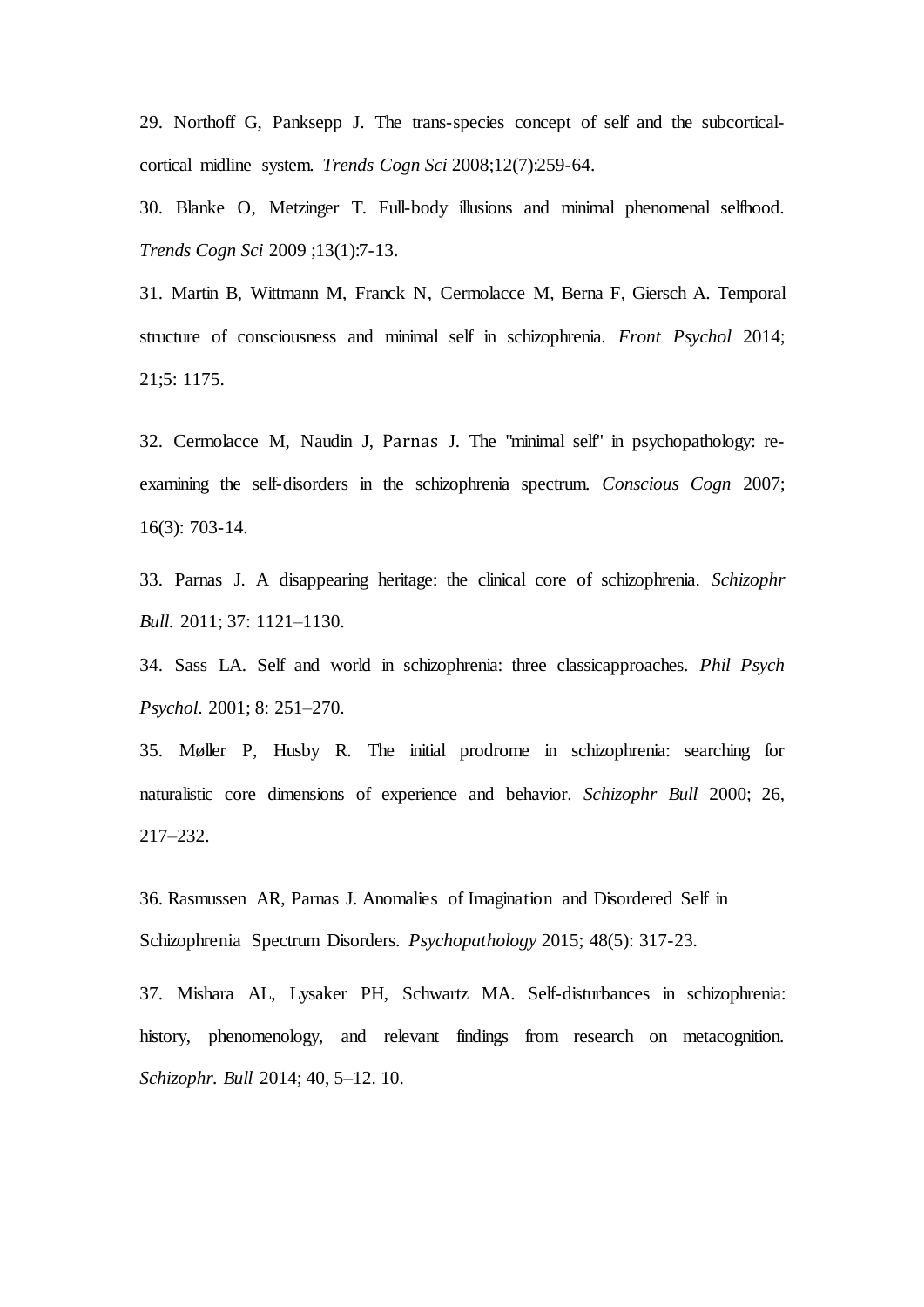38. [Wright A,](https://www.ncbi.nlm.nih.gov/pubmed/?PARAMS=xik_28gv4QPTDgU8QkhPQT4aMoougufm3FT88FYzNMnwabo15UfiHB99QXK79QDnupNnZyGGLf7Brr1fqURd1aSTQCGQ1c1fBrZTVdcfuBYxh9uvkz) [Nelson B,](https://www.ncbi.nlm.nih.gov/pubmed/?PARAMS=xik_3ae4WSDfPJJn9qwcf7x2kmRN5L2TPgfCQCkB7hNPaQdc8GoZsZ53diL2rEKQtgerCDpkTPVoAYfcpkjX3W9TyzMPz2MPectswk4uGip3RnKYnb) [Fowler D,](https://www.ncbi.nlm.nih.gov/pubmed/?PARAMS=xik_2255qx4TUkB2BAKDAtMjNzwPmjS3vseoc7JpJsPQMJXo9ux5W3muH5dgDyvCnQQrVUY3yAmPWqBJmwAKzTpoEezsMTV8rgmXrWUvsTit4wdrR3) [Greenwood K.](https://www.ncbi.nlm.nih.gov/pubmed/?PARAMS=xik_2Kzc2U6GSQHQ34gTArdr9hAB3P6rLTUfmPC6vjP5qbtSi8oFpVuYFh1FBChvH5qXdwbvvJAVTb1NpUnWkTpfoFeMgdaRKcjRrRNscEPh7AfHRo) Perceptual biases and metacognition and their association with anomalous self experiences in first episode psychosis. *[Conscious Cogn](https://www.ncbi.nlm.nih.gov/pubmed/31683221)* 2020; 77: 102847.

39. [Arnsten AF,](https://www.ncbi.nlm.nih.gov/pubmed/?PARAMS=xik_2LjikHjUUoQcgQa5T8M6wgZC7LYUJ8uBsKae5GAaGurnThXRe98KmLfmVkiYz6QekNyQSPSQQJk2rTqwpZXLxNPerzrNx2PHCu7X3WLQUQ62xQ) [Paspalas CD,](https://www.ncbi.nlm.nih.gov/pubmed/?PARAMS=xik_3WjwHqHeEfy2St2bi9VerSE7prpLSucJbeH9MQtUP7SNy9Urx7HKLUGaZHqghwf5WU6pnC7sDLhVd1UD4YwEewRVgzgyPFbRGq34cGuwRKc8Qu) [Gamo NJ](https://www.ncbi.nlm.nih.gov/pubmed/?PARAMS=xik_246J6JszQBNaKrBuZaoXjhRG33Dd3Q8yRBZxdWrcuSc3NnzYDjqKHpxCJneVdUtac7tZRWYxL3p4jeyMvxf8t3w6K8uaLq4tBgwEyZkhgMHE4D)[, Yang Y](https://www.ncbi.nlm.nih.gov/pubmed/?PARAMS=xik_ZGaXvmeMmviifthKgPrYqKKkYWJ1YYvUu27gQKTfWyYEmYXwNTR6yamSdwtQZhUXDRUGk9iLVpcxEARsh8XuFknQnwaWNoHvF6LSYbzXP96iE)[, Wang M](https://www.ncbi.nlm.nih.gov/pubmed/?PARAMS=xik_2TfHJrjYPXPc6Fwey2mezMQe9QeppGMVjwMaW2kjHgNynHw2FVQ63UrbQdNZ5f1xn92aNL64ymxuQgF7XSKgq6sLcjinQoFHsGYZZXmqM9BqTL). Dynamic Network Connectivity: A new form of neuroplasticity.*[Trends Cogn Sci](https://www.ncbi.nlm.nih.gov/pubmed/20554470)* 2010; 14(8): 365-75.

40. Bang M, Park H J, Pae C et al. Aberrant cerebro-cerebellar functional connectivity and minimal self-disturbance in individuals at ultra-high risk for psychosis and with first-episode schizophrenia. *[Schizophrenia Research](https://www.ncbi.nlm.nih.gov/pubmed/29925474)* 2018; 202: 138-140.

41. [Lavigne KM,](https://www.ncbi.nlm.nih.gov/pubmed/?PARAMS=xik_M3HvWyZJ96rC8ZrN7oxtotXn53X7McArQXKvqCtvkmGiRApmA42rXRS661gD7b6yAZ6b9kH94TpfXTAtthff6wtSf3wz1WHTdUUmbL2sGr1QA) [Menon M](https://www.ncbi.nlm.nih.gov/pubmed/?PARAMS=xik_2HN5hFtEk8ys4Cu9iqpypfzmmnr3FwK969hzMfLP1b2dhsWPSQQi6XNqVN2SvGs11oaBttF64vHFwe2RpUMVoNt7JYWCffzgiNZpShjb41yKzm) [Moritz S,](https://www.ncbi.nlm.nih.gov/pubmed/?PARAMS=xik_25xADDZw4UDGmGoHRwVxsXw8WaZbrxakEmPi6G9jd3QWwiZLBMVgBGt26ok1nSqEpDbDsZjMhvzwgcqLQxqpNaLh4Q25LcFy8r1f9ruNh3Fo95) [Woodward TS.](https://www.ncbi.nlm.nih.gov/pubmed/?PARAMS=xik_2mdG4ZVYw5asThE2NPqFjSnXj9L7LwYBDmLUWN6rWoViotnUwTXov5ec6dA4yk7y1zv7zSLAYJhr4QRyN9SpwCfspfYk3sSMk5j2Rg9c9THHTJ) Functional brain networks underlying evidence integration and delusional ideation. *[Schizophr Res](https://www.ncbi.nlm.nih.gov/pubmed/31839549)* 2019; pii: S0920-9964(19)30545-6.

42. [Giersch A,](https://www.ncbi.nlm.nih.gov/pubmed/?PARAMS=xik_bVfgipSopjhdJvDLC9RoFFBPW1CsSGXyCtCUbdk3q7hMwD1T9bMLF1WK3dZaQxpMn1LjRxuLa1Qw8tyC8uDPakezDEY7n3XmGTUXwGkDeurLF) [Mishara AL.](https://www.ncbi.nlm.nih.gov/pubmed/?PARAMS=xik_27d7VJvmLtXYsXSxbythcM3rZQTBEZQTdTqZbmtJBjfQLJ8SuN1sL29Q14u4hHrX25eHi68EV56mT88iCuGuLXVhWPRcBGSVVEh91ZbDb29yes) Is Schizophrenia a Disorder of Consciousness? Experimental and Phenomenological Support for Anomalous Unconscious Processing. *[Front Psychol](https://www.ncbi.nlm.nih.gov/pubmed/29033868)* 2017; 28; 8:1659.

43. Anscombe R. The disorder of consciousness in schizophrenia. *Schizophrenia Bulletin* 1987: 13(2): 241-60.

44. Frith CD. [Consciousness, information processing and schizophrenia.](https://www.ncbi.nlm.nih.gov/pubmed/509004)

*Br J Psychiatry* 1979 ;134: 225-35.

45. [Boettger S](https://www.ncbi.nlm.nih.gov/pubmed/?PARAMS=xik_3F5Yj4arUy6FvrBWmEZPFnjCZ73Q2gxMGRp5ajgXDgGVUhHGJHrvUmSinNzYr3kfKgCe1To4aGMVjMsSDAU46BUARKaHxnenM3wZsaua59KWVY), [Breitbart W](https://www.ncbi.nlm.nih.gov/pubmed/?PARAMS=xik_E1XzJA7xKuv65pVNphCZZfTXnUebW34j2BwR7Dcyvno8nEEiTkSSMy3einCr3WsJ19eheSRMZsGfVrnH4uVumCbMgw5GisnHLQBqWm17zbyBG). Phenomenology of the subtypes of delirium: phenomenological differences between hyperactive and hypoactive delirium. *[Palliat](https://www.ncbi.nlm.nih.gov/pubmed/24468480)  [Support Care](https://www.ncbi.nlm.nih.gov/pubmed/24468480)* 2011; 9(2): 129-35.

46. Parnas J, Møller P, Kircher T et al. [EASE: Examination of Anomalous Self-](https://www.ncbi.nlm.nih.gov/pubmed/16179811)[Experience.](https://www.ncbi.nlm.nih.gov/pubmed/16179811) *Psychopathology* 2005; 38(5): 236-58.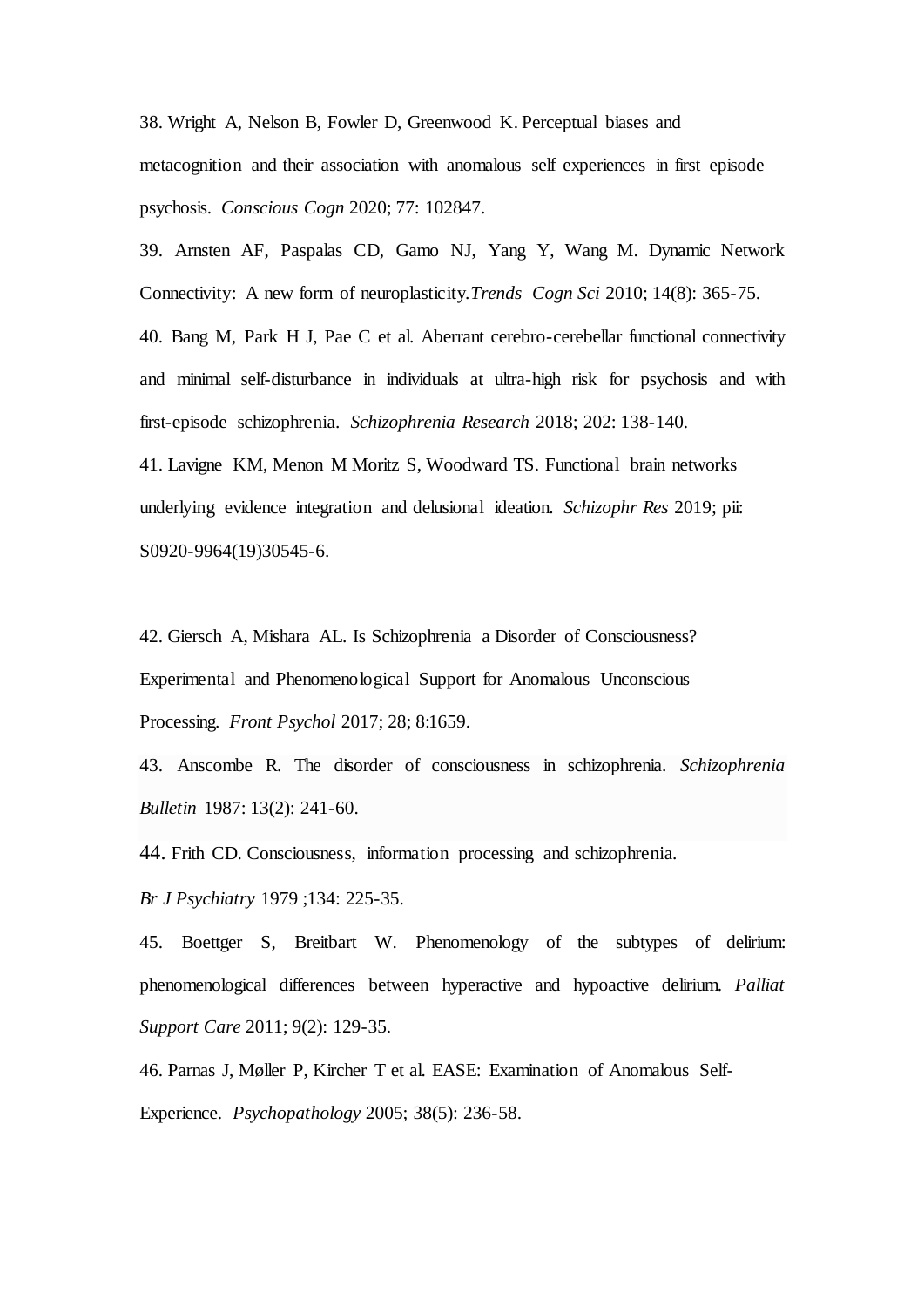47. [Conci E](https://www.ncbi.nlm.nih.gov/pubmed/?PARAMS=xik_3CcPm4gq1swZYmvj44PYkaJ6s1ewVBNYb8EX4hxyjmC6TrjFtay8VKnZhBv4rsENJjr4VSNSqMW7LKeEKVKYiY98W7AmjQor7tfYMB56NTAjes)[, Agius M](https://www.ncbi.nlm.nih.gov/pubmed/?PARAMS=xik_fQyqcocEvSfxmpPQPRBikCaVNHdFJgcnkK5ePVMSHPMjSz5rphjPh6rwDmSDR44iUCYDypuE7LosFFtgR512VoUqq3bBbfasFhdti9iKUEEDN). How does Schizophrenia occur and can delusions be protective to the person? A bird's eye view attempting to Integrate the Neurobiology and Psychology of *Schizophrenia [Psychiatr Danub.](https://www.ncbi.nlm.nih.gov/pubmed/26417779)* 2015; 27 Suppl 1: S273-8.

48. [Varley TF,](https://www.ncbi.nlm.nih.gov/pubmed/?PARAMS=xik_pZKCcCQMkoPEfNd7vYHyvZHTekauqvBsMmo9RqSatjAryhqA82NA2x4vNBguh2qEM5R5NRNXqMfpAJDn8KUZ1hBaNbEHuGVaV9k2ytG3SSdN7) [Craig M,](https://www.ncbi.nlm.nih.gov/pubmed/?PARAMS=xik_rypcfUCMp4aUAFhXczBj8FkoZxNJRdH1fzDkfn1DAR3qxJgHk5oMhxkz6epyFhfk2rGgZVvk32j4QwPTyzJ62vLx9bezbkrSKdwDoHNZwTaKC) [Adapa R,](https://www.ncbi.nlm.nih.gov/pubmed/?PARAMS=xik_Hf9vP2pTxEprmu1jviGBujAc76b5uEioPSaAcC1ofEV27jPEz8goGMqFRcGko53y5woBw7ed8vdZC23Z9mKsSJ58yvSZQPopTt2GLd1e58VRU) [Finoia P,](https://www.ncbi.nlm.nih.gov/pubmed/?PARAMS=xik_pi3w1RskVEbytScuvMa3VLaNS1Qcrk5eyPUJgvuzC5Wz1Xd3tsvYUh5rVXQnonu8ioU7z8V8GzBByDuyxrVFoHJeg9CmR8HSUeShBgjhPx2Hh) [Williams G,](https://www.ncbi.nlm.nih.gov/pubmed/?PARAMS=xik_2i9HJddZwUyyE6pTSKR9zaFyQqUhXs6JBL74wHC5VbEFezM3kieUad8Hr5V53P2NvThumE1MX89hMC8xdGT9wW6Wg1K2zLfENp2rDEaauL4hHS) [Allanson J,](https://www.ncbi.nlm.nih.gov/pubmed/?PARAMS=xik_25U9daB6K85y6bSSbPxu8hYCx6tuPLXbvZdfX3F25Thc1eU414qps5MBoQ4MVFNqUy5jmoptbo5WFZfBop6Zftkw9YUQFEtoNBzWomWSgE82ek) [Pickard J,](https://www.ncbi.nlm.nih.gov/pubmed/?PARAMS=xik_3TEwFs3NDAGUSz4PJ3QzTzD6rZYcx9zi5xVNzYFtmK2pPfHHxYtE8T4uk7aPHwehSq6atcUByps16xfcHBmNbiTYZnsu82RjiauGB6iwdhABSz) [Menon DK,](https://www.ncbi.nlm.nih.gov/pubmed/?PARAMS=xik_2HN5hFtEk8ys4Cu9iqpypfzMgXwsCZrgVBQC7k19UsKADfG9hEq3tMwsZHjtNcxirqMAfucvjvXFvAYGAjGRi43wyFrxQSwwX2TrpgyyESk11n) [Stamatakis EA.](https://www.ncbi.nlm.nih.gov/pubmed/?PARAMS=xik_2gNaaharh6Uu6CtQjNjFk8GrTAcRpGPMcUhZ2RZd6mPYWg1jeHHC618Tcp443zBuev548c1FUmRGwaF5tcb7VSn4FiasSr18NgyeVRAsAJnJTy) Fractal dimension of cortical functional connectivity networks & severity of disorders of consciousness. *[PLoS One](https://www.ncbi.nlm.nih.gov/pubmed/32053587)* 2020; 15(2): e0223812. 49. [Walling PT.](https://www.ncbi.nlm.nih.gov/pubmed/?PARAMS=xik_1TwUxpJWvNew1qvBhZrk45buVhNL4uhS9KLSkMWgBUBjGoaUrymhLCpAZ92poYeguVoF4B6ouJ4z2c3jzThyRfQ5Y7iU5wEeb9x8X9Eg77L3M) An update on dimensions of consciousness. *[Proc \(Bayl Univ Med](https://www.ncbi.nlm.nih.gov/pubmed/32063798)  [Cent\).](https://www.ncbi.nlm.nih.gov/pubmed/32063798)* 2019; 33(1): 126-130.

50. [Jylkkä J,](https://www.ncbi.nlm.nih.gov/pubmed/?PARAMS=xik_32YvbZynQvjELHibzg8x9WRH5oRZNwQhUpTrn3yBTTZ7dgRJrTdQBTv8yZJLAWLRB11voe2Vb3kHuvn7jqdSbAowekNwfmH1fp3bmdLg6LYeni) [Railo H.](https://www.ncbi.nlm.nih.gov/pubmed/?PARAMS=xik_2g87Zv7JdRMQwL3duprjUJR1Mwgmrz961feaNZfCyMdXFch67MRCcoKFU9SXbaiUGxJdeovxigxKnWXHFc6Kxoe9an2Bqckp6cwWvV3oG2xd2x) Consciousness as a concrete physical phenomenon. *[Conscious](https://www.ncbi.nlm.nih.gov/pubmed/31295656)  [Cogn](https://www.ncbi.nlm.nih.gov/pubmed/31295656)*. 2019; 74: 102779.

51. Hume, D. (1748). An enquiry concerning human understanding. London: A. Millar.

52. Carruthers P, Veillet B. [Consciousness operationalized, a debate realigned.](https://www.ncbi.nlm.nih.gov/pubmed/28803059) *Conscious Cogn*. 2017;55: 79-90.

53. Dou W, Li Y, Geisler M W, Morsella E. Involuntary polymodal imagery involving olfaction, audition, touch, taste, and vision. *Conscious Cognition* 2018; 62: 9-20.

54. Grant JA, Zeidan F[. Employing pain and mindfulness to understand](https://www.ncbi.nlm.nih.gov/pubmed/30776682)  [consciousness: a symbiotic relationship.](https://www.ncbi.nlm.nih.gov/pubmed/30776682) *Curr Opin Psychol* 2019; 28: 192-197.

55. [Overgaard M.](https://www.ncbi.nlm.nih.gov/pubmed/?PARAMS=xik_FZtJXbHLxqAiiQhFSqHYBhY4NNhtSQ4bVxeD3KoHFv1gzbDFiy6Av7NEnXmEHSLWcKqqWoWRDP3rDbsN3pcqvu3E1xKKm5brKXkan1S8Rks8m) Phenomenal consciousness and cognitive access. *[Philos Trans R](https://www.ncbi.nlm.nih.gov/pubmed/30061466)  [Soc Lond B Biol Sci](https://www.ncbi.nlm.nih.gov/pubmed/30061466)* 2018; 373(1755); pii: 20170353.

56. Schmidt TT, Prein JC[. The Ganzfeld experience-A stably inducible altered state of](https://www.ncbi.nlm.nih.gov/pubmed/30609322)  [consciousness: Effects of different auditory homogenizations.](https://www.ncbi.nlm.nih.gov/pubmed/30609322) *Psych J* 2019; 8(1): 66-

81.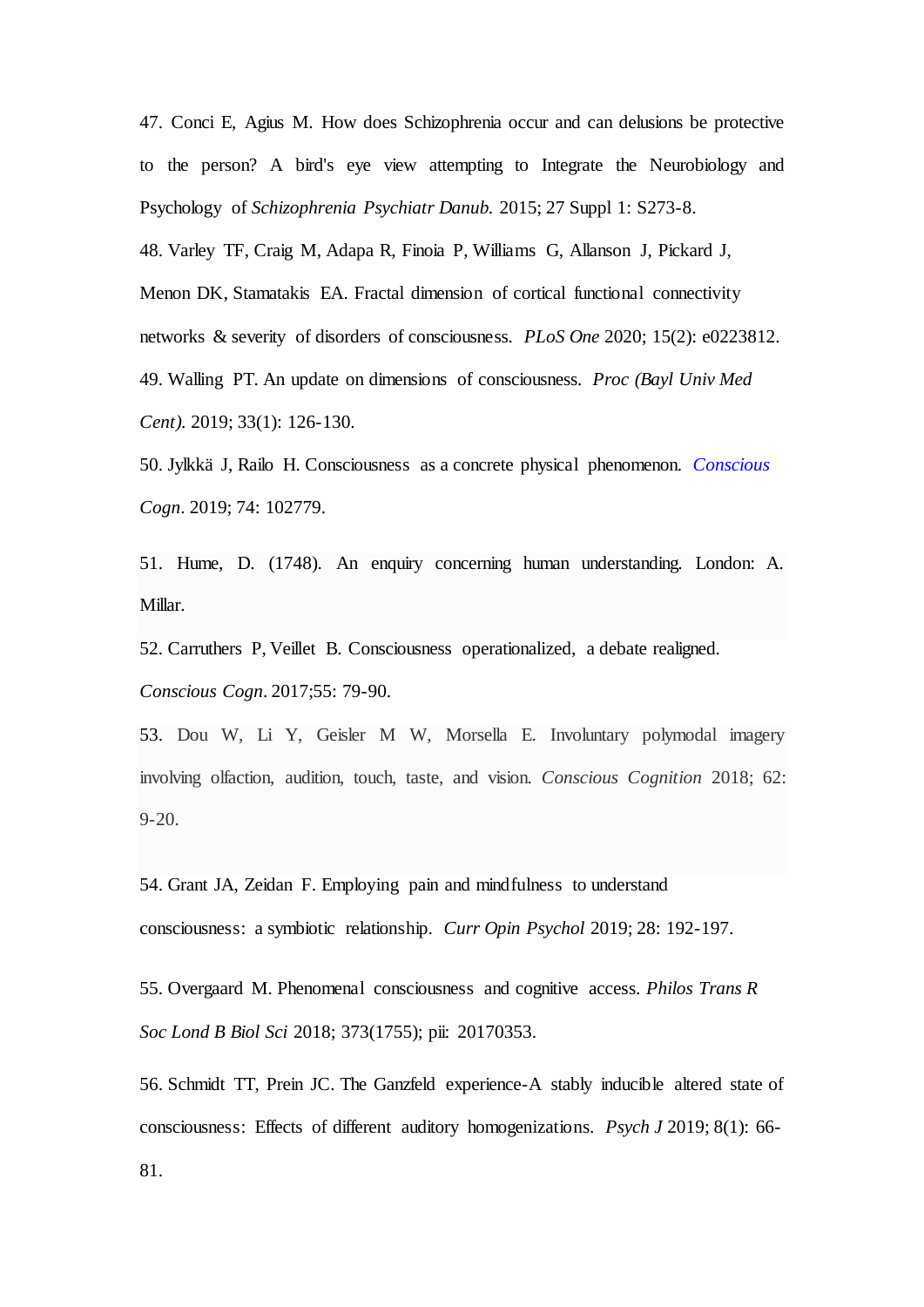57. Çevik, K, Namik, E. Effect of Auditory Stimulation on the Level of Consciousness in Comatose Patients Admitted to the Intensive Care Unit: A Randomized Controlled Trial. *Journal of Neuroscience and Nursing* 2018; 50(6): 375-380.

58. Grivaz P, Blanke O, Serino A. Common and distinct brain regions processing multisensory bodily signals for peripersonal space and body ownership. *Neuroimage* 2017; 15(147): 602-618.

59. [Weir E,](https://www.ncbi.nlm.nih.gov/pubmed/?PARAMS=xik_JnwReyuTqcmbDjUW68n8NA2r96jMaRVFzpjNLoMPJ534KXTVQ82r7NjMnwRMJ3nnD9sKYkBCXh5kpssPgQ4Muh7zMxfQ1RZwhPRJUsXmgV7cp) [O'Brien AJ.](https://www.ncbi.nlm.nih.gov/pubmed/?PARAMS=xik_8L8XKviWynYPMWeLf1Srw4L4HQrBuQpqqSBQV7Dps8Fs) Don't go there - It's not a nice place: Older adults' experiences of delirium.*[Int J Ment Health Nurs](https://www.ncbi.nlm.nih.gov/pubmed/30549214)* 2019; 28(2): 582-591.

60. James W. Principles of psychology. New York: Dover, 1898/1988

61. Kornbrot DE, Msetfi RM, Grimwood MJ. Time perception and depressive realism: judgment type, psychophysical functions and bias. *PLoS One* 2013; 8: e71585.

62. Eagleman D M, Tse P U, Buonomano D. *et al* Time and the brain: how subjective time relates to neural time. *J Neurosci* 2005; 25(45): 10369–10371.

63. Sachs O. Speed. A neurologist's notebook. The New Yorker, 2004.

64. Hughlings Jackson J. Croonian lectures on the evolution and dissolution of the nervous system. *Lancet* 1884; 26: 555–58; 649–52; 739–44

65. Raichle M E, MacLeod, AM Snyder AZ, Powers WJ, Gusnard DA, Shulman GL. A default mode of brain function. *Proc Natl Acad Sci USA* 2001; 98, 676–682.

66. Shulman G L, Corbetta M, Buckner R L, et al. Common blood flow changes across visual tasks: I. Increases in subcortical structures and cerebellum but not in nonvisual cortex*. J Cogn Neurosci* 1997 ;9: 624–647.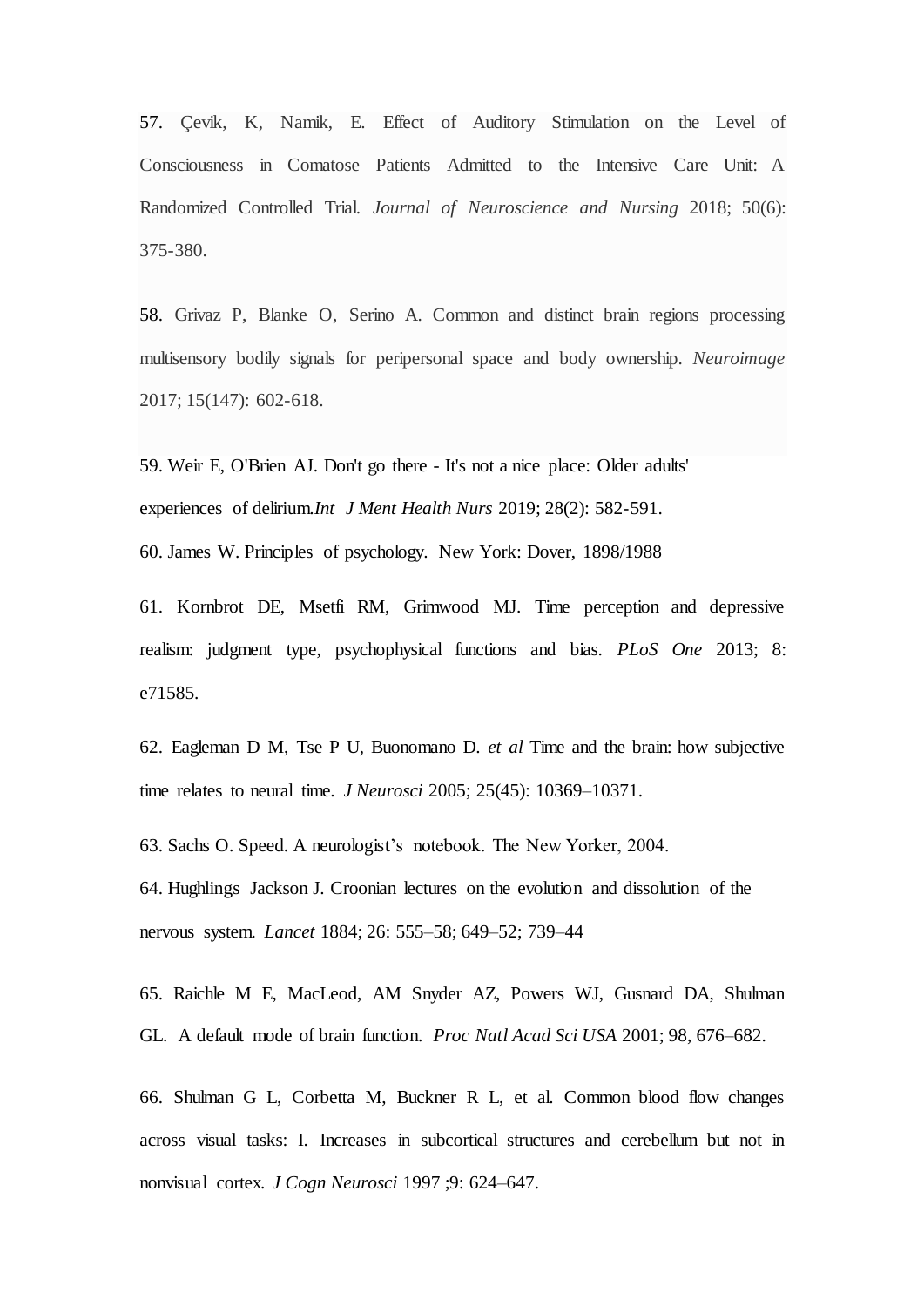67. Eeles E, Burianova H, Pandy S, Pinsker D. [Consciousness, Functional Networks](https://www.ncbi.nlm.nih.gov/pubmed/27719628)  [and Delirium Screening.](https://www.ncbi.nlm.nih.gov/pubmed/27719628) *Curr Aging Sci* 2017; 10(2): 122-128.

68. Fox MD, Snyder AZ, Vincent JL et al. The human brain is intrinsically organized into dynamic, anticorrelated functional networks. *Proc Natl Acad Sci USA* 2005; 102(27), 9673-9678.

69. [Andrews-Hanna JR, Smallwood J,](https://www.ncbi.nlm.nih.gov/pubmed/?PARAMS=xik_34ZisT98SysVmbfsWVGydQEowUVbk9DSQcFunviSqdd7DYPG4pmVBGcR3X97ogDyW8puWopTp5ZA4KcqP3HX5SK7nstgmobk24q2qZN6DHYxws) [Spreng RN.](https://www.ncbi.nlm.nih.gov/pubmed/?PARAMS=xik_3FrZRm6MJRYAegwVzTJDjtm4VCUf4qYCVBYaENSZUHS2TwDCB2SLz3dpX7DsEYRwmCJtoNF4B7iVBp8bssY8pLDv6A79Cg9NRFTVSQFQN3JVVD) The default network and selfgenerated thought: component processes, dynamic control, and clinical relevance. *Ann [N Y Sci](https://www.ncbi.nlm.nih.gov/pubmed/24502540)* 2014: 1316: 29-52.

70. Gerlach K D, Spreng RN, Gilmore AW, Schacter DL. Solving future problems: Default network and executive activity associated with goal-directed mental simulations. *Neuroimage* 2011; 55, 1816-1824.

71. Demertzi A, Gómez F, Crone JS et al. Multiple fMRI system-level baseline connectivity is disrupted in patients with consciousness alterations. *Cortex* 2014; 52:35-46.

72. Choi J, Jeong B, Lee SW, Go H-J. Aberrant development of functional connectivity among resting state-related functional networks in medication-naïve ADHD children. *PLoS One* 2013; 8(12): e83516.

Acknowledgments: nil

Disclosure statement: the authors have no conflict of interest.

List of figure legends:

Table 1 showing tests of the sense experience as part of consciousness

Figure 1 showing the sort of world map that could be presented to an individual with default mode/ task positive questions to follow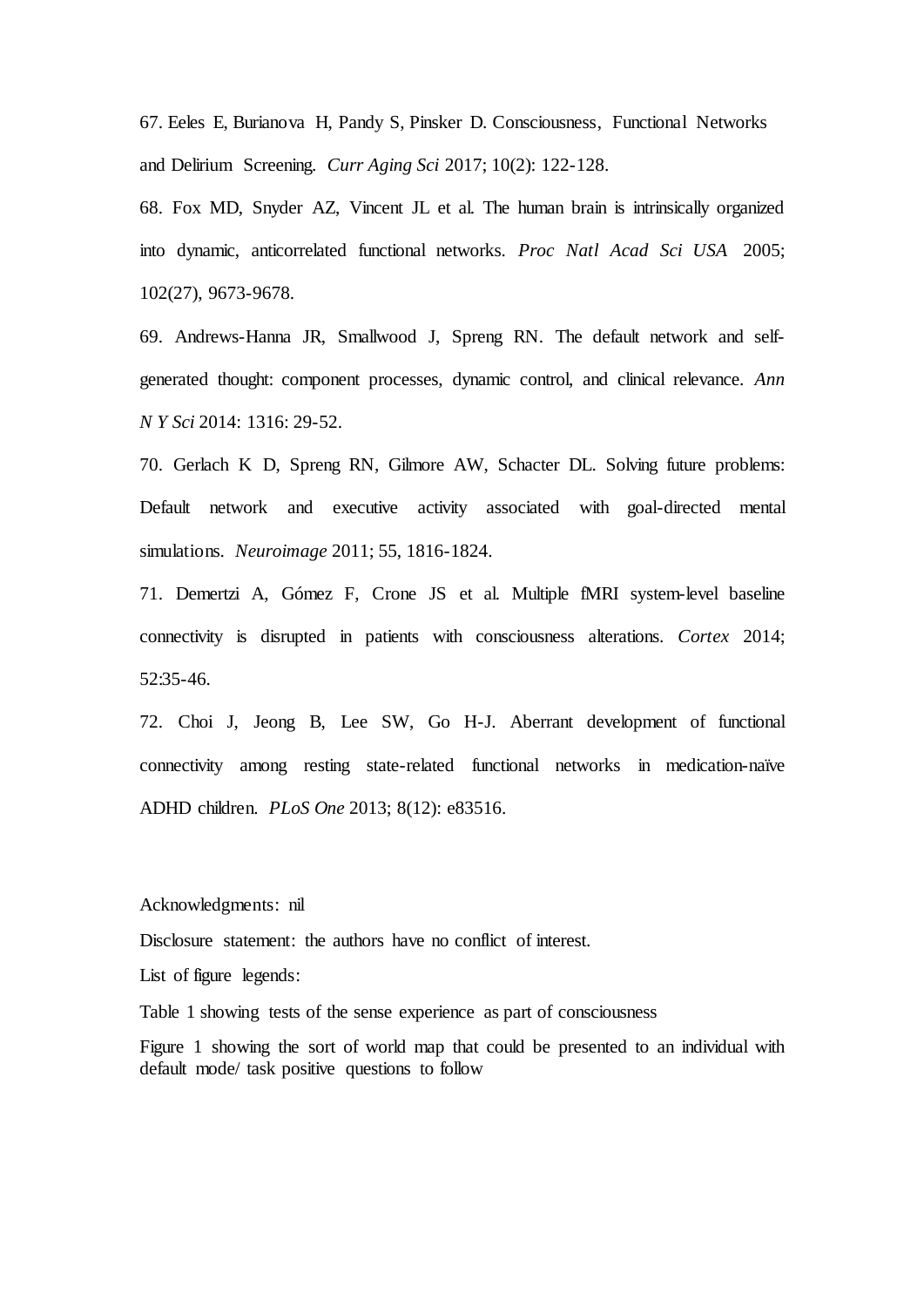Table 1 showing tests of the sense experience as part of consciousness

|          | Object | Description | Like | Feeling | Multi<br>choice | External<br>verification | Conflicting<br>multidimensionality |
|----------|--------|-------------|------|---------|-----------------|--------------------------|------------------------------------|
| Chalk    |        |             |      |         |                 |                          | Chalk<br>writing on a<br>board     |
| Cinnamon |        |             |      |         |                 |                          | Burnt cinnamon                     |